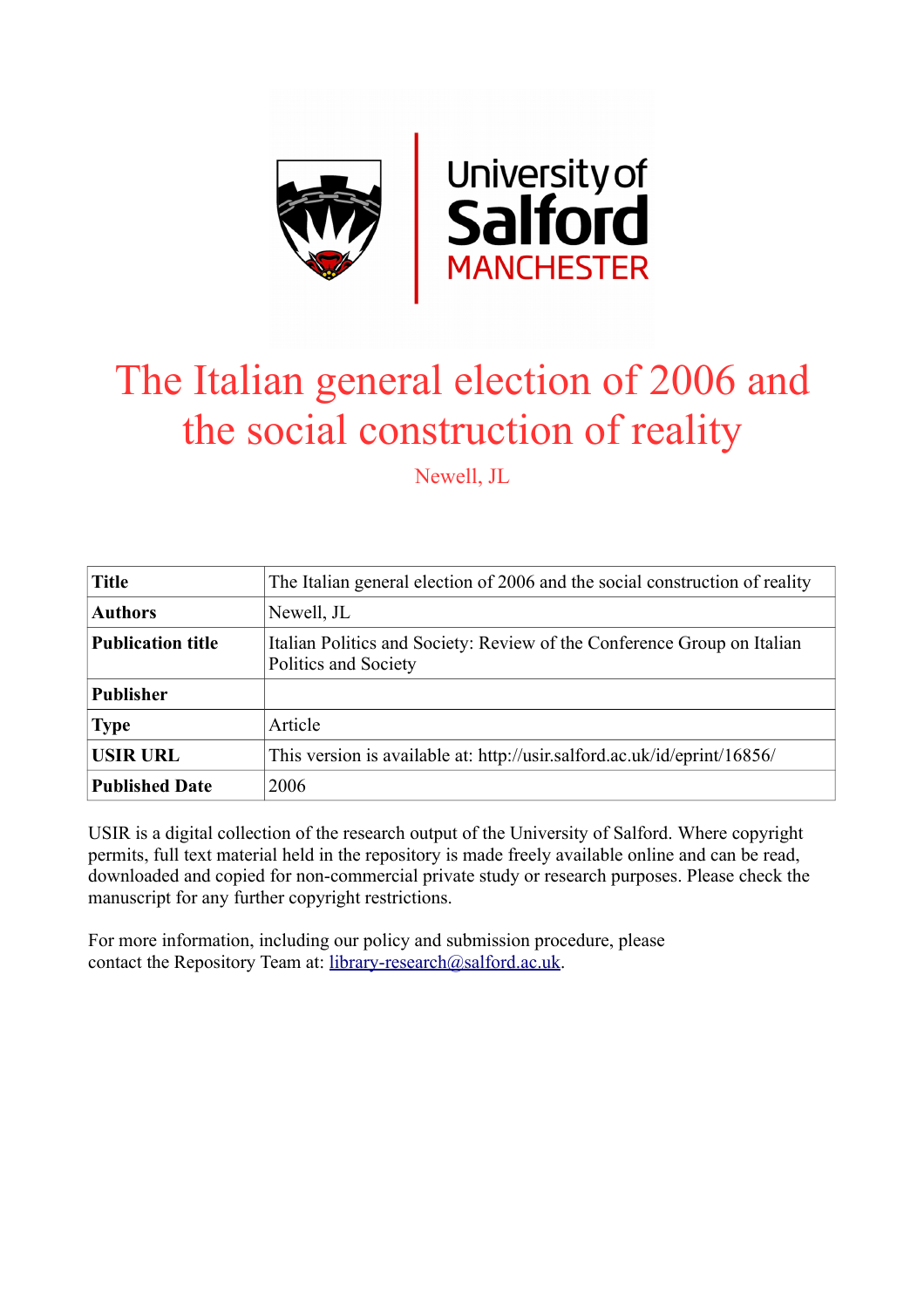# **The Italian General Election of 2006 and the Social Construction of Reality**

## **James L. Newell**

## **University of Salford**

#### **Introduction**

 $\overline{a}$ 

The general election of 2006 was the closest fought contest since the party-system upheavals of the early 1990s. However, what was most striking about the outcome was less the sheer narrowness of the centre left's victory (in terms of votes in the Chamber, in terms seats in the Senate) than the way in which the result so roundly confounded expectations. Narrow victories are possibly less unusual than is realised.<sup>1</sup> Nor is it unheard of that the party that loses in terms of votes nevertheless wins in terms of seats.<sup>2</sup> No, what was undoubtedly more depressing for centre-left supporters as, in the afternoon and evening of 10 April, they watched the results come in was the awareness that what had initially seemed like a certain victory (with exit polls amply confirming the poll results of previous weeks) was instead an outcome that would be uncertain until almost the last of the votes had been counted.

The most likely explanations for the large divergence between the poll

predictions and the votes actually cast will presumably be offered by polling experts in the coming days and weeks. Here we pursue somewhat more modest goals, offering some reflections on the causes of the outcome itself and on its significance for the general thrust of Italian politics. Our point of departure is the thought that the outcome of any parliamentary election anywhere can be conceived as the product of three interrelated sets of variables: the configuration of party and candidate line-ups among which voters are called upon to choose in the first place; the social, political and other factors impinging upon voters' choices between these alternative configurations; the nature of the electoral system. The impact of the electoral system is both direct – in terms of the way in which it translates a given distribution of votes into a given distribution of parliamentary seats – and indirect – through its impact on perceptions of its *likely* effects and thus its impact on parties' decisions about the lineups to offer, and on voters' decisions about the choice to make between such line ups.

With this is mind, the remainder of this paper is divided into four main sections. In the section following we offer some reflections on what it was, in the run-up to the election, that resulted in voters being presented with a choice that was essentially one between the parties of one or the other of two heterogeneous coalitions whose votes would be translated into seats by means of an electoral system that, against advice, I insist on calling a 'mixed system'.<sup>3</sup> The

<sup>&</sup>lt;sup>1</sup> The Israeli Knesset contest of 1981 saw Menachem Begin's Likud party beat Labour by just 10,405 votes or 0.5 percent of the total. The United States presidential contest in 2000 was decided by just 537 votes in the state of Florida. The German federal election in 2005 saw the CDU/CSU emerge ahead of the SPD by just 1 per cent of the vote.

 $2$  If this is what happened in the case of the 2006 Italian Senate contest, then the outcome was one to be placed alongside one US presidential outcome (that of 2000) and two British general election outcomes (those of 1951 and February 1974) since the war.

<sup>&</sup>lt;sup>3</sup> The reason for my insistence is that it seems to me that the system is mixed in the sense that it is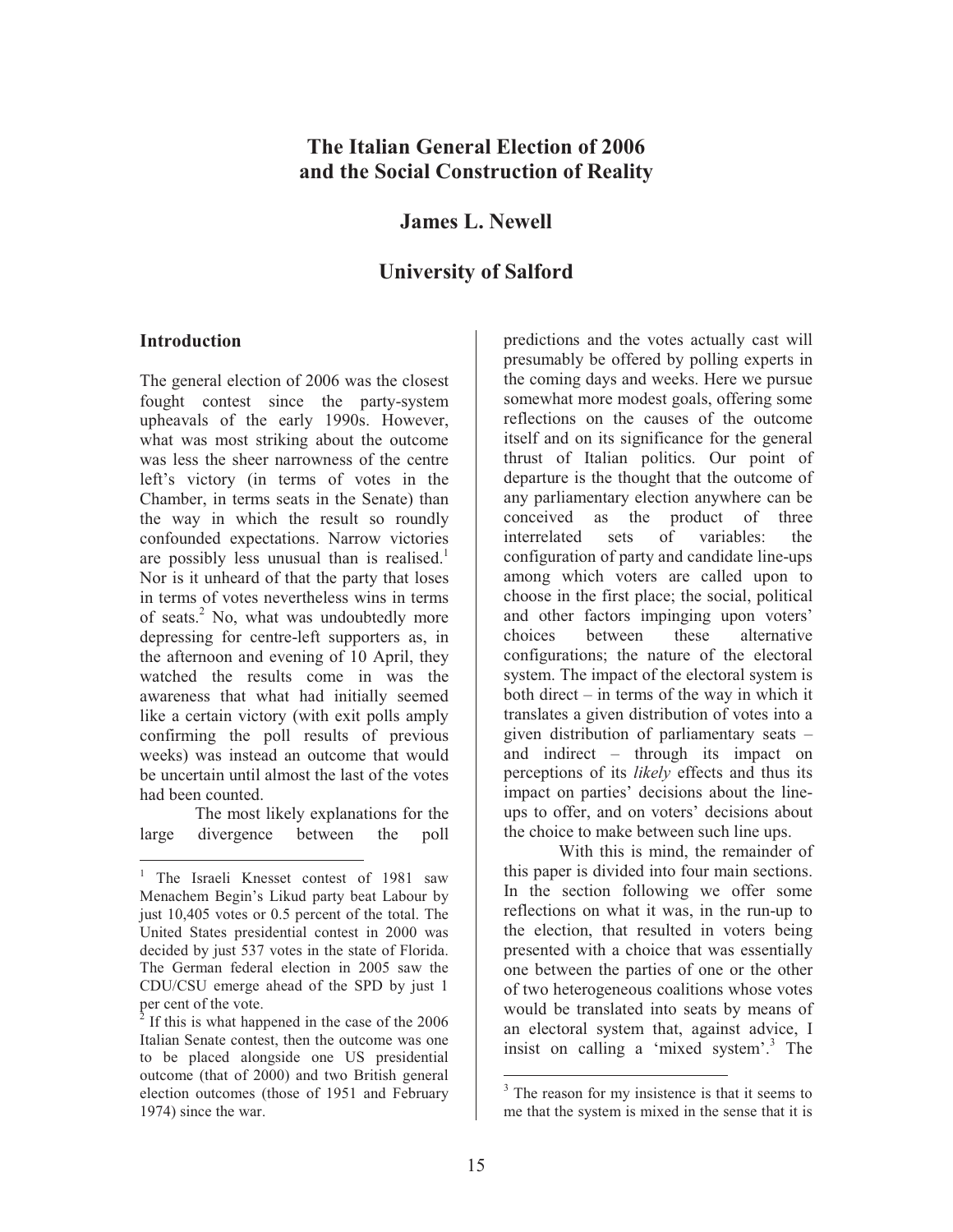section after describes those features of the campaign that seem to us most relevant for an understanding of the election outcome. The subsequent section considers the outcome itself in terms of vote and seat distributions, the penultimate section the election aftermath. The final section concludes.

## **The run-up**

One of the most striking – and, as we shall see, significant – features of the 2006 outcome was the sharp decline in the support for 'third forces', unattached to either of the two coalitions. If in 2001 support for these forces (Lista Bonino, Italia dei Valori, Movimento Sociale – Fiamma Tricolore (MSFT), others) amounted to some 10 percent, in 2006 it was less than 1 percent: see Table 1. The proximate cause was a decline in third-force candidacies in the first place, a development that was strongly encouraged by the electoral law with its higher thresholds for non-aligned than for aligned forces, and its provision that the votes of all parties – not just the votes of those eligible to receive seats – were to count in determining allocation of the majority premium. In the case of the centre left, however, it was a development that had begun much earlier, in the immediate aftermath of the previous general election.

This was because in 2001 it was widely believed that the centre left had lost because it had been divided, and especially because it had failed to reach stand-down agreements with Di Pietro's Italia dei Valori and, in the Senate election, with Rifondazione Comunista (RC). There must be at least a degree of uncertainty about this interpretation since it is based on rather strong assumptions about the summability of the votes of RC and Di Pietro on the one

 $\overline{a}$ 

hand and those of the rest of the centre left on the other. Nevertheless, the belief that these divisions had cost the centre left the election was sufficiently powerful to set in motion, in the years leading up to 2006, a coming together of forces that was somewhat paradoxical – paradoxical because if, on the one hand, the process represented a growing unity of intents, on the other hand each addition or merger only served to reduce cohesion by rendering the coalition ever larger and more heterogeneous. There were four stages to the process.

 First, driven by the relative success of their joint list in 2001, the Margherita parties attempted merger in March 2002. However, if the Democrats had hoped that the new formation would be a first step towards the creation of a unitary political actor able to impose its sovereignty on the coalition, the Udeur refused to join at all and it soon became clear that the organisation was divided internally between those who saw themselves as secular, left-of-centre reformists committed to a bi-polar future for Italian party politics, and those who hankered after the idea of a party able to hold power by exploiting its location in the centre of the political spectrum, much as the Christian Democrats had done for so many years.

Second, the emergence, in 2004, of the Federation – the agreement for closer cooperation between the Democratici di Sinistra (Left Democrats: DS), Margherita, Socialists (SDI) and the Repubblicani Europei that took shape after the European Parliament elections – induced Rifondazione Comunista to seek membership of the centre left coalition, probably as the consequence of a realisation that it faced a real risk of isolation and a loss of influence in the event that the Federation succeeded in drawing more radical forces, such as the Verdi (Greens) and the Partito dei Comunisti Italiani (Party of Italian Communists, PdCI)

majoritarian and proportional in equal measure. With *one and the same* vote, the voter makes a choice *both* of coalition (where the coalition with most votes wins an automatic majority of seats) *and* of party (to which seats are allotted in proportion to its vote).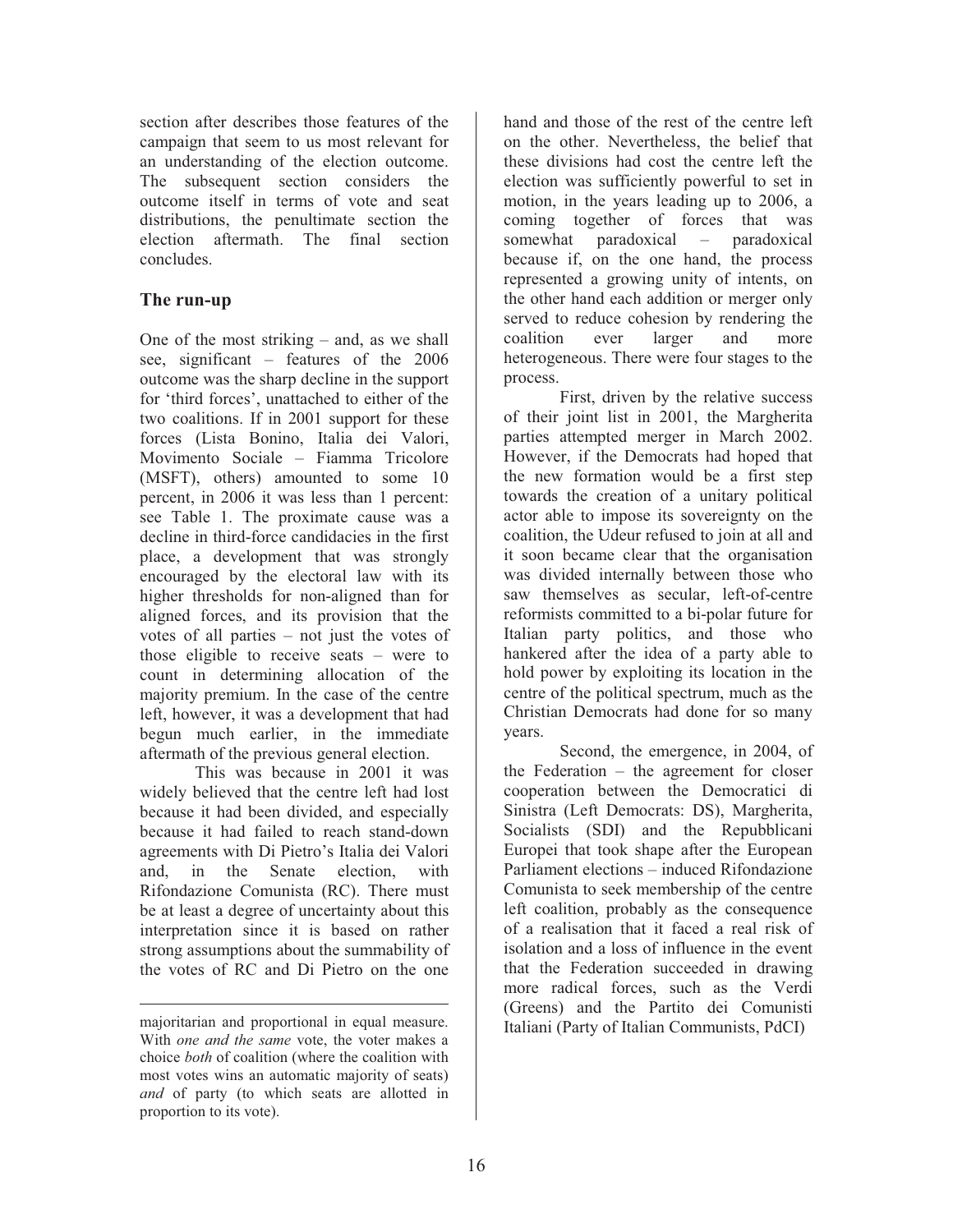| Table 1 |                                                           |  |  |  |
|---------|-----------------------------------------------------------|--|--|--|
|         | <b>Chamber of Deputies Election Results 2001 and 2006</b> |  |  |  |

| Proportional vote 2001 |         |                                              | <b>Vote 2006</b> |               |                   |                  |
|------------------------|---------|----------------------------------------------|------------------|---------------|-------------------|------------------|
| <b>Parties and</b>     | Vote    | <b>Parties and alliances</b>                 | Vote (no.)       | Vote          | Vote              | <b>Seats</b>     |
| alliances              | $(\%)$  |                                              |                  | $\frac{6}{2}$ | $(\frac{0}{0})^*$ | (no.)            |
|                        |         | <b><i>Unione</i></b>                         |                  |               |                   |                  |
| Rif. Com.              | 5.0     | Rif. Com.                                    | 2,229,604        | 5.8           | 5.6               | 41               |
| PdCI                   | 1.7     | PdCI                                         | 884,912          | 2.3           | 2.3               | 16               |
| DS                     | 16.6    | L'Ulivo                                      | 11,928,362       | 31.2          | 30.4              | 220              |
| Margherita             | 14.5    |                                              |                  |               |                   |                  |
| Girasole               | $2.2\,$ | Verdi                                        | 783,944          | 2.1           | 2.0               | 15               |
| Lista Bonino           | 2.2     | La rosa nel pugno                            | 991,049          | 2.6           | 2.5               | 18               |
| Italia dei Valori      | 3.9     | Italia dei Valori                            | 877,159          | 2.3           | 2.2               | 16               |
|                        |         | Udeur                                        | 534,553          | 1.4           | 1.4               | 10               |
|                        |         | Svp                                          | 182,703          | 0.5           | 0.5               | $\overline{4}$   |
|                        |         | Other Unione parties                         | 590,533          | 1.5           | 1.5               | $\overline{0}$   |
|                        |         | Total                                        | 19,002,819       | 49.7          |                   | 340              |
|                        |         | Foreign constituency                         |                  |               |                   |                  |
|                        |         | Unione                                       | 422,330          |               | 1.1               | 6                |
|                        |         | Italia dei Valori                            | 27,432           |               | 0.1               | $\mathbf{1}$     |
|                        |         | Udeur                                        | 9,692            |               | 0.0               |                  |
| Total                  | 46.1    | Total (National plus foreign const.)         | 19,462,273       |               | 49.6              | 347              |
|                        |         | Casa delle libertà                           |                  |               |                   |                  |
| <b>CCD-CDU</b>         | 3.2     | <b>UDC</b>                                   | 2,582,233        | 6.8           | 6.6               | 39               |
| Forza Italia           | 29.5    | Forza Italia                                 | 9,045,384        | 23.7          | 23.1              | 137              |
| National Alliance      | 12.0    | National Alliance                            | 4,706,654        | 12.3          | 12.0              | 71               |
| New PSI                | 1.0     | DC-New PSI                                   | 285,744          | 0.7           | 0.7               | $\overline{4}$   |
| Northern League        | 3.9     | Northern League                              | 1,749,632        | 4.6           | 4.5               | 26               |
| <b>MSFT</b>            | 0.4     | <b>MSFT</b>                                  | 231,743          | 0.6           | 0.6               | $\theta$         |
|                        |         | Other Cdl parties                            | 380,914          | 1.0           | 1.0               | $\boldsymbol{0}$ |
|                        |         | Total                                        | 18,982,304       | 49.7          |                   | 277              |
|                        |         |                                              |                  |               |                   |                  |
|                        |         | Foreign constituency                         |                  |               |                   |                  |
|                        |         | Forza Italia                                 | 202,407          |               | 0.5               | 3                |
|                        |         | Per Italia nel mondo – Tremaglia             | 73,289           |               | 0.2               | $\mathbf{1}$     |
|                        |         | <b>UDC</b>                                   | 65,794           |               | 0.2               |                  |
|                        |         | Lega Nord                                    | 20,227           |               | 0.1               |                  |
|                        |         | Other Cdl parties                            | 8,235            |               | 0.0               |                  |
| Total                  | 50.0    | Total (National plus foreign                 | 19,352,256       |               | 48.5              | 281              |
|                        |         | const.)                                      |                  |               |                   |                  |
|                        |         | <b>Others</b>                                |                  |               |                   |                  |
|                        |         | Autonomie Liberté Democratie                 |                  | 0.1           | 0.1               |                  |
|                        |         | (Valle d'Aosta) <sup>+</sup>                 | 34,167           |               |                   | $\mathbf{1}$     |
|                        |         | Vallée d'Aoste <sup>+</sup>                  | 24,118           | 0.1           | 0.1               |                  |
|                        |         | Forza Italia-AN (Valle d'Aosta) <sup>+</sup> | 13,372           | 0.0           | 0.0               | $\theta$         |
| Others                 | 3.9     | Others                                       | 173,263          | 0.5           | 0.4               |                  |
|                        |         | Others (foreign const.)                      | 146,008          |               | 0.4               | $\mathbf{1}$     |
| Total                  | 100     | National total                               | 38,230,043       | 100.1         | 97.5              | 618              |
|                        |         | Foreign const. total                         | 975,414          |               | 2.5               | 12               |
|                        |         | Overall total                                | 39,205,457       |               | 100               | 630              |

\* The percentages in this column are based on the overall total of votes cast, i.e. including the foreign constituency

+ These parties were linked to the two main coalitions: Autonomie Liberté Democrazie and Vallée d'Aoste were associated with the Unione, and Forza Italia-AN with the Cdl. They are listed separately because votes cast in the single-member Valle d'Aosta constituency are not included in the totals used to determine allocation of the majority premium.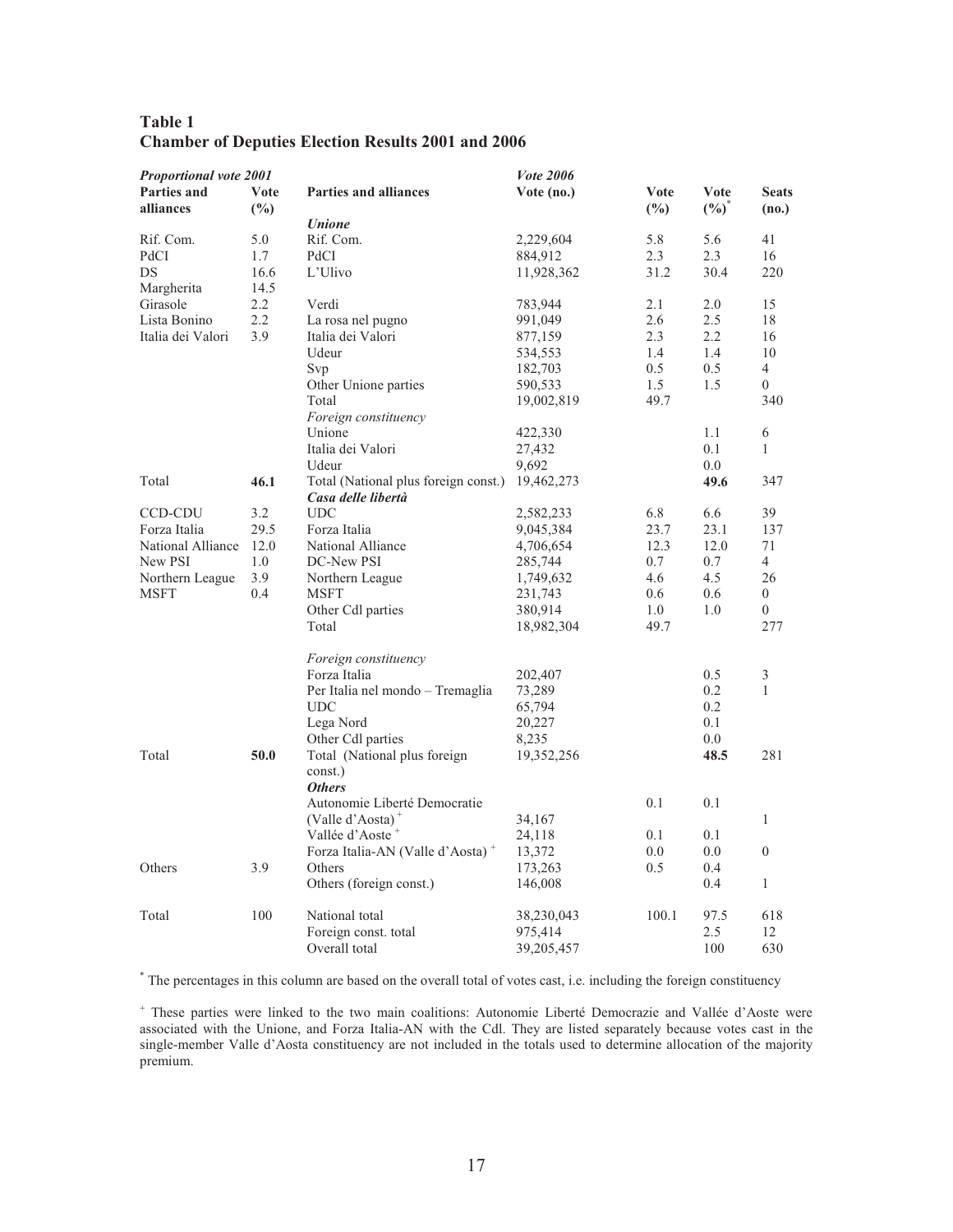| Table 2                                      |  |  |
|----------------------------------------------|--|--|
| <b>Senate Election Results 2001 and 2006</b> |  |  |

| <b>Vote 2001</b>        |             |                                          | <b>Vote 2006</b> |             |             |                  |
|-------------------------|-------------|------------------------------------------|------------------|-------------|-------------|------------------|
| Parties and             | <b>Vote</b> | <b>Parties and alliances</b>             | <b>Vote</b>      | <b>Vote</b> | <b>Vote</b> | <b>Seats</b>     |
| alliances               | $(\%)$      |                                          | (number)         | $(\%)$      | $(\%)^*$    | (no.)            |
|                         |             | <b>Unione</b>                            |                  |             |             |                  |
| Rif. Com.               | 5.0         | Rif. Com.                                | 2,518,624        | 7.2         | 7.1         | 27               |
| L'Ulivo                 | 38.7        | Insieme con l'Unione (PdCI<br>and Verdi) | 1,423,226        | 4.1         | 4.0         | 11               |
| SVP-L'Ulivo             | 0.5         | DS                                       | 5,977,313        | 17.2        | 16.7        | 62               |
|                         |             | Margherita                               | 3,664,622        | 10.5        | 10.3        | 39               |
| Pannella-Bonino         | 2.0         | La rosa nel pugno                        | 851,875          | 2.4         | 2.4         | $\overline{0}$   |
| Italia dei Valori       | 3.4         | Italia dei Valori                        | 986,046          | 2.8         | 2.8         | 4                |
|                         |             | Udeur                                    | 476,938          | 1.4         | 1.3         | 3                |
|                         |             | L'Unione-SVP                             | 198,153          | 0.6         | 0.6         | 3                |
|                         |             | <b>SVP</b>                               | 117,500          | 0.3         | 0.3         | $\overline{2}$   |
|                         |             | Other Unione parties                     | 927,640          | 2.7         | 2.6         | $\overline{3}$   |
|                         |             | Total<br>Foreign constituency            | 17, 141, 937     | 49.2        |             | 154              |
|                         |             | Unione                                   | 387,145          |             | 1.1         | $\overline{4}$   |
|                         |             | Italia dei Valori                        | 26,134           |             | 0.1         |                  |
|                         |             | Udeur                                    | 13,265           |             | 0.0         |                  |
| Total                   | 49.6        | Total (National plus foreign             | 17,568,481       |             | 49.3        | 158              |
|                         |             | const.)                                  |                  |             |             |                  |
|                         |             | Casa delle libertà                       |                  |             |             |                  |
| Casa delle libertà 42.5 |             | <b>UDC</b>                               | 2,311,448        | 6.6         | 6.5         | 21               |
|                         |             | Forza Italia                             | 8,201,688        | 23.6        | 23.0        | 78               |
|                         |             | National Alliance                        | 4,234,693        | 12.2        | 11.9        | 41               |
|                         |             | Forza Italia-AN                          | 11,505           | 0.0         | 0.0         | $\boldsymbol{0}$ |
|                         |             | DC-New PSI                               | 190,724          | 0.5         | 0.5         | $\overline{0}$   |
|                         |             | Northern League                          | 1,531,939        | 4.4         | 4.3         | 13               |
| Fiamma<br>Tricolore     | 1.0         | <b>MSFT</b>                              | 219,707          | 0.6         | 0.6         | $\overline{0}$   |
|                         |             | Other Cdl parties                        | 658,050          | 1.9         | 1.8         | $\overline{2}$   |
|                         |             | Total                                    | 17,359,754       | 49.8        |             | 155              |
|                         |             | Foreign constituency                     |                  |             |             |                  |
|                         |             | Forza Italia                             | 185,438          |             | 0.5         | 1                |
|                         |             | Per Italia nel mondo -<br>Tremaglia      | 63,474           |             | 0.2         |                  |
|                         |             | UDC                                      | 57,200           |             | 0.2         |                  |
|                         |             | Lega Nord                                | 18,455           |             | 0.1         |                  |
|                         |             | Other Cdl parties                        | 8,433            |             | 0.0         |                  |
| Total                   | 43.5        | Total (National plus foreign<br>const.)  | 17,692,754       |             | 49.6        | 156              |
|                         |             | <b>Others</b>                            |                  |             |             |                  |
|                         |             | Others                                   | 307,344          | 1.0         | 0.9         | $\boldsymbol{0}$ |
| Others                  | 6.9         | Others (foreign const.)                  | 120,389          |             | 0.3         | 1                |
|                         |             | National Total                           | 34,809,035       | 100         | 97.6        | 309              |
|                         |             | Foreign const. Total                     | 879,933          |             | 2.5         | 6                |
| Total                   | 100.0       | Overall total                            | 35,688,968       |             | 100.1       | 315              |
|                         |             |                                          |                  |             |             |                  |

*Note*: \* The percentages in this column are based on the overall total of votes cast, i.e. including the foreign constituency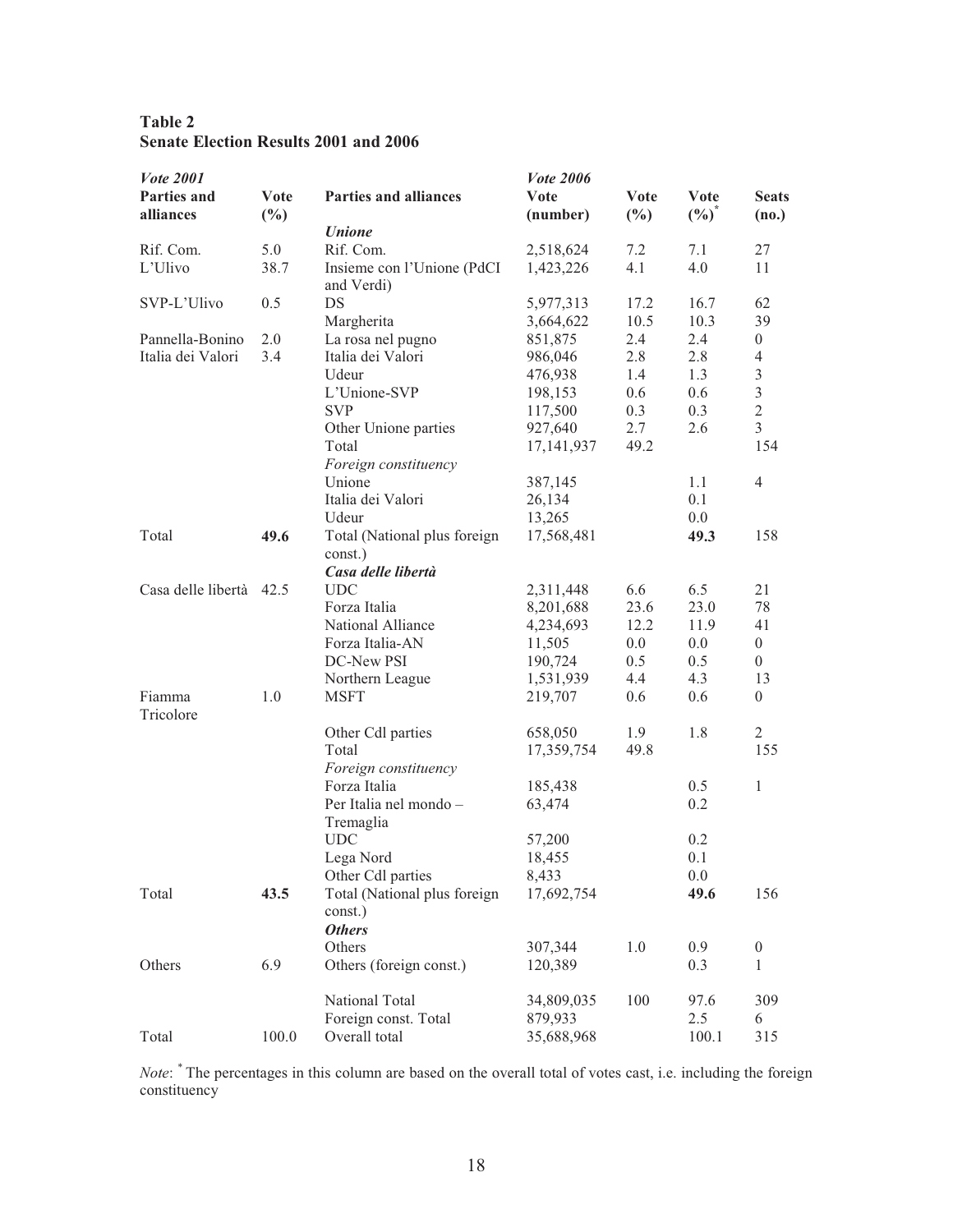into its orbit. The problem was that if for most of the rest of the centre left elections are above all about winning government power – so that policies are to be judged primarily in terms of the degree to which they make this possible – for RC elections are above all a means, but not the only means, of exerting political pressure to defend the poor and the vulnerable. Therefore, there are significant limits on the compromises RC is prepared to make for the sake of coalition unity.

 Third, while the even more rapid decision of Italia dei Valori to seek alliance with the centre left was a decision that made 'ideological' sense – its central mission being to combat illegality and less-thanimpartial application of the law, its natural home was in a coalition that questioned Berlusconi's right to govern on similar grounds – the decision cannot have been unrelated to the 'opportunist' consideration that independence in 2001 had resulted in failure to elect a single deputy. And its presence was a potential source of disunity within the coalition if for no other reason than the fact that it was an additional party with its own goals and values: parties everywhere are entities for which alliance with other parties has instrumental but not intrinsic value – while unity and cohesion are public goods necessarily exposed to the collective action problem.

 Finally, in November 2005, the formation of 'la Rosa nel pugno', bringing together the SDI and the Radicals, drew into the orbit of the Unione a party that had previously found it difficult to coalesce with either of the two main coalitions as its emphasis on individual responsibility – meaning a strongly libertarian stand on civil rights issues combined with firmly liberal positions in matters economic – gave it an uncertain location on the left-right spectrum. This was an ideological profile that had the potential to bring the new formation into conflict with the DS on economic issues, and the even greater potential to bring it into conflict with the Margherita on religionrelated issues. Secularisation notwithstand-

ing, the number and significance of such issues has grown, not diminished, in recent years as scientific progress has brought to the fore new problems on which the Church has wanted to take a position (Rémond, 1999: 36). The proportion of regular Church goers among supporters of the Margherita is larger than among voters generally – meaning that it cannot afford to stray too far from conservative positions on issues on which the Rosa nel pugno takes diametrically opposed stances; for, as well as winning over *new* voters, it must retain the support of *existing* voters if it is to grow. Hence the potential for conflict between the two entities is significant.

 Ideological heterogeneity on the centre left was mirrored to some degree on the centre right. True, three of the coalition's four largest components – Forza Italia (FI), Alleanza Nazionale (AN) and the Northern League – have been reasonably united in representing different shades of the ideological profile to which Mastropaolo (2005) refers by using the label 'new right'. This is an ideology that involves an attachment to social and cultural conformity, the conventional family, Christianity (as a cultural identity rather than a set of precepts), the nation (an invented one – 'Padania' – in the case of the League), free markets and welfare chauvinism. The profile is an advantage to the coalition; for it provides the basis for a profitable 'division of labour' between the parties. With its most strident and crude expressions being delegated to the League and the other two offering more 'respectable' versions, all three parties are able to maintain reasonably distinct profiles. The problem is that at the same time, the ideology can bring the parties into conflict. In the case of the League, for instance, welfare chauvinism is also often directed against southerners, and that is, against precisely that part of the electorate in which AN, and also the Union of Christian Democrats and Center Democrats (UDC), find their strongholds.

 However, the greatest difficulty for the centre right, in government after 2001,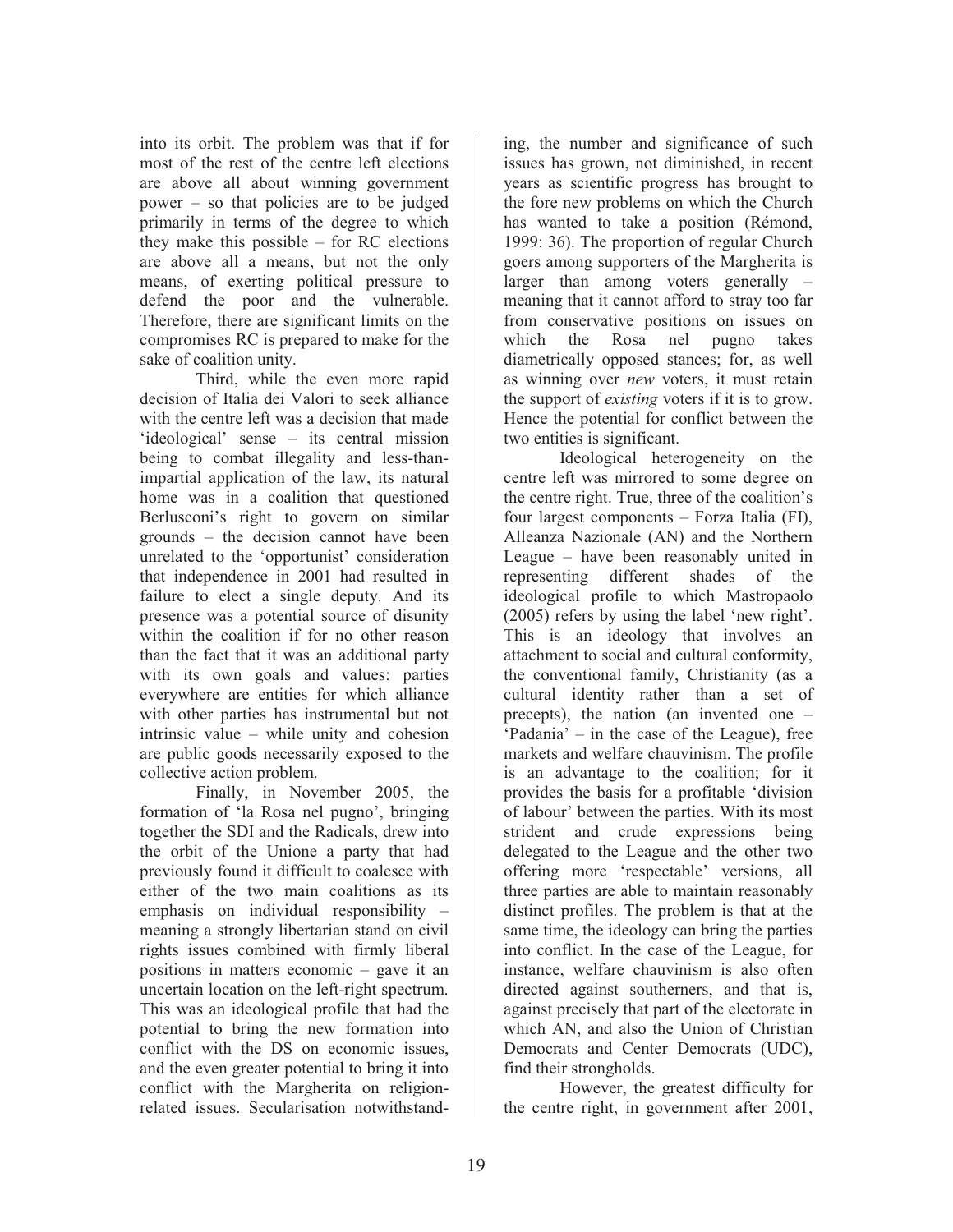was Berlusconi's leadership. On the one hand, the extraordinary degree to which FI depends for its image, its finances and its organisation on its leader makes it difficult to imagine the party continuing to have a meaningful existence after Berlusconi leaves the political scene; and this has always reinforced the aspirations of AN and the UDC to capture leadership of the coalition for themselves given that they might, perhaps, expect to capture parts of the entrepreneur's party in the process. On the other hand, while Berlusconi was in an extraordinarily powerful position immediately after the 2001 election (which he could claim had been won largely thanks to him) the sheer weight of campaign emphasis on his supposedly extraordinary personal qualities subsequently became a distinct liability – leaving few alternative means of retaining voter loyalty when economic difficulties began tarnishing the leader's image. For these two reasons, Berlusconi's capacity to impose discipline on his coalition declined as time went by – and especially after the 2004 European elections with their revelation that, if a government in difficulties was going to have to pay an electoral price, then it would be paid by FI rather than its allies and that they rather than the opposition parties would be the principal beneficiaries.<sup>4</sup>

 It was in this context that towards the end of 2005, the centre-right parties reached agreement on a new electoral law, which appeared to offer them at least three specific advantages. First, by allowing each of the parties to compete in relative independence, each with its own prime ministerial candidate, it considerably reduced the likely significance of Berlusconi's personal popularity for the prospects of his allies and those of the coalition as a whole. As the 2005 regional

elections appeared to confirm, $5$  had the parties been obliged – as they would have been had the 1993 electoral law remained in force – to line up behind single candidates representing the coalition as a whole, then they might have suffered badly; for in such a situation voters dissatisfied with Berlusconi and FI would have had no means of giving expression to their dissatisfaction other than by action (abstention or voting for the centre left) also damaging to the entrepreneur's allies. Second, therefore, the new law held out the prospect of considerably reducing the leadership issue as a source of friction and instability within the centre right. Third, the results of the two previous general elections suggested that in the proportional arena the centre right's constituent parties had a collective reach that extended beyond the pool of voters prepared to support their candidates in the plurality arena.<sup>6</sup> This therefore provided an additional argument in favour of the new law.<sup>7</sup>

 $\overline{a}$ <sup>4</sup> FI's vote declined from the 29.5 percent it had won in 2001 to 21.0 percent while both the UDC and the League saw their vote shares rise (to 5.0 and 5.9 percent respectively). Meanwhile, the parties of the centre left made only modest gains to take 46.1 percent in 2004.

 $\overline{a}$ <sup>5</sup> The elections were a disaster for the Casa delle libertà insofar as the coalition: emerged the loser in 12 of the 14 regions where voting took place; took 12,220,858 votes (43.9 percent) to the centre left's 14,632,412 (52.6 percent), and lost control of six of the eight regions it had won in 2000.

<sup>6</sup> That is, in 1996, the centre right won 40.3 percent of the vote in the plurality arena, but 42.1 percent (not including the vote won by the Northern League) in the proportional arena – while in 2001, when it took 45.5 percent in the plurality arena and 49.7 percent in the proportional arena, the difference was even larger.

<sup>&</sup>lt;sup>7</sup> Space does not permit going into the technical details of the new law, but in essence, for elections to the Chamber of Deputies, parties present lists of candidates in each of 26 multimember constituencies, voters being required to make a single choice among the lists with which they are presented. Parties can either field lists independently or as part of a coalition with other parties. Seats are distributed between the parties proportionally except that to be eligible to participate in such distribution, parties must obtain at least 4 percent of the national total of valid votes cast if they are running independently or as part of a coalition whose combined total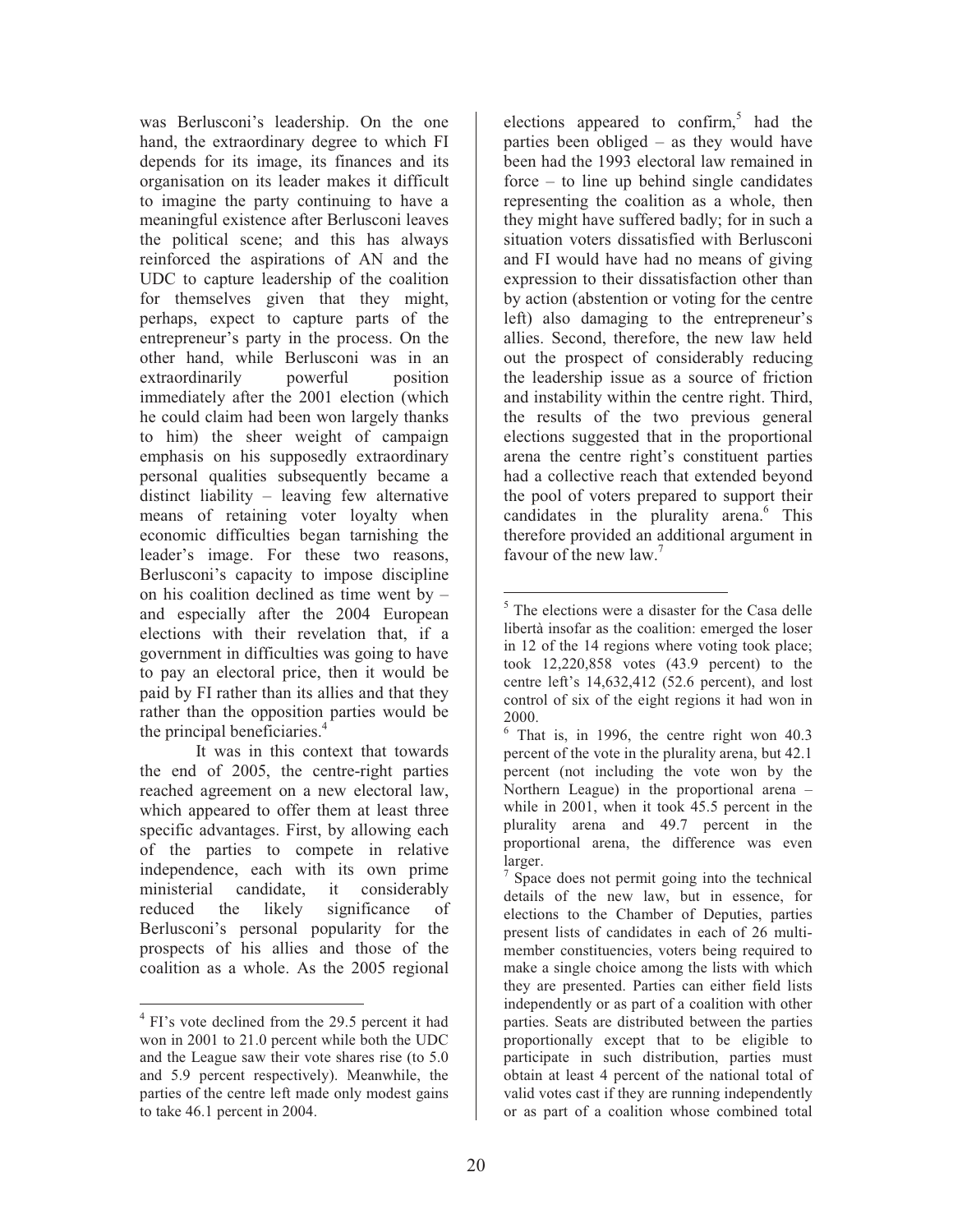### **The campaign**

The centre right went into the campaign with a lacklustre record to defend and it was this above all that appeared to underpin confidence in predictions of a comfortable

 $\overline{a}$ turns out to be less than ten per cent. If they are part of a coalition whose combined total is ten percent or more, then they must obtain at least 2 percent of the national valid vote total. If an initial proportional distribution of seats results in the largest party or coalition receiving less than 340 seats, then it is assigned as many seats as are necessary to bring it up to that figure, this socalled *premio di maggioranza* (or majority premium) thus ensuring, for the party or coalition concerned, an overall majority in the 630 seat Chamber. The remaining seats are distributed proportionally among the other parties and coalitions. Given the fragmentation of the Italian party system, the effect of the law is, on the one hand, to encourage parties to field their lists as coalitions rather than independently while removing the pressure upon them to unite behind candidates representing the coalition as a whole; and on the other hand, to combine, for the voters, the choice of party and coalition into a single choice, while allowing them to support a coalition without having to cast a vote for a candidate drawn from a party other than their most preferred party.

Arrangements for the Senate are essentially the same, but with the importance differences that: (1) seats are assigned to regions (in accordance with their populations) rather than to constituencies; (2) seat distribution (including assignment of the *premio di maggioranza*) takes place region by region (that is, seat assignment depends on parties' and coalitions' regional, not their national totals); (3) the *premio* in each region consists in the number of seats, awarded to the largest coalition or party, that is necessary to bring it up to 55 per cent of the seats assigned to the region; (4) in order to be eligible to participate in the distribution of seats, parties have to have attracted, if running independently or as part of a coalition whose combined regional vote total turns out to be less than 20 percent, at least eight percent of the valid votes cast in the region concerned. If it is running as part of a coalition whose combined vote is above 20 percent, then it must have attracted at least three percent of the region's valid vote total.

centre-left victory; <sup>8</sup> for if Berlusconi had won in 2001 on the basis of his personal charisma and therefore of considerably heightened expectations of what he would be able to achieve, then economic stagnation and the consequent difficulties for the government in delivering on its promises (especially in the area of taxes) had created a level of public disillusionment and a degree of pessimism that appeared particularly deep seated: as polls constantly testified, the gap between expectations and reality fed perceptions of the state of the economy and standards of living that were sometimes much worse than official data suggested (Guarnieri and Newell, 2005).

 Under these circumstances, the apparent decision of Berlusconi, from the start of the campaign, to do all he could to ensure that he remained at the centre of media attention and to ensure that the election acquired the significance of a referendum for or against himself might seem puzzling. In fact there is a very reasonable explanation for it. In the first place, the strategy was in one sense unavoidable given that FI is a party that lacks a clear ideological profile while having an image that is heavily bound up with the personality and qualities of its leader. This meant that in the face of evidence that the 'man of action' capable of 'getting things done' had not got things done, Berlusconi was left with little alternative but simply to

 $\overline{a}$ 

<sup>8</sup> Since 1990, Italy's economic performance has been well below that of earlier decades and nothing that the government did changed this. Between 2000 and 2005 the economy grew at an average rate of 1.1 percent and in 2005 the rate of growth was almost zero. Having taken office confidently predicting that it would reduce the debt-to-GDP ratio from 110.5 percent in 2000 to 98.0 percent in 2004, in 2005 the government faced a level of public debt that still stood at 106.5. In that year, with Italy's budget deficit standing at 4.3 percent, the European Commission decided to recommend application of the Excessive Deficit Procedure, giving the government until 2007 to bring the percentage to below the 3 percent ceiling required by the Stability and Growth Pact.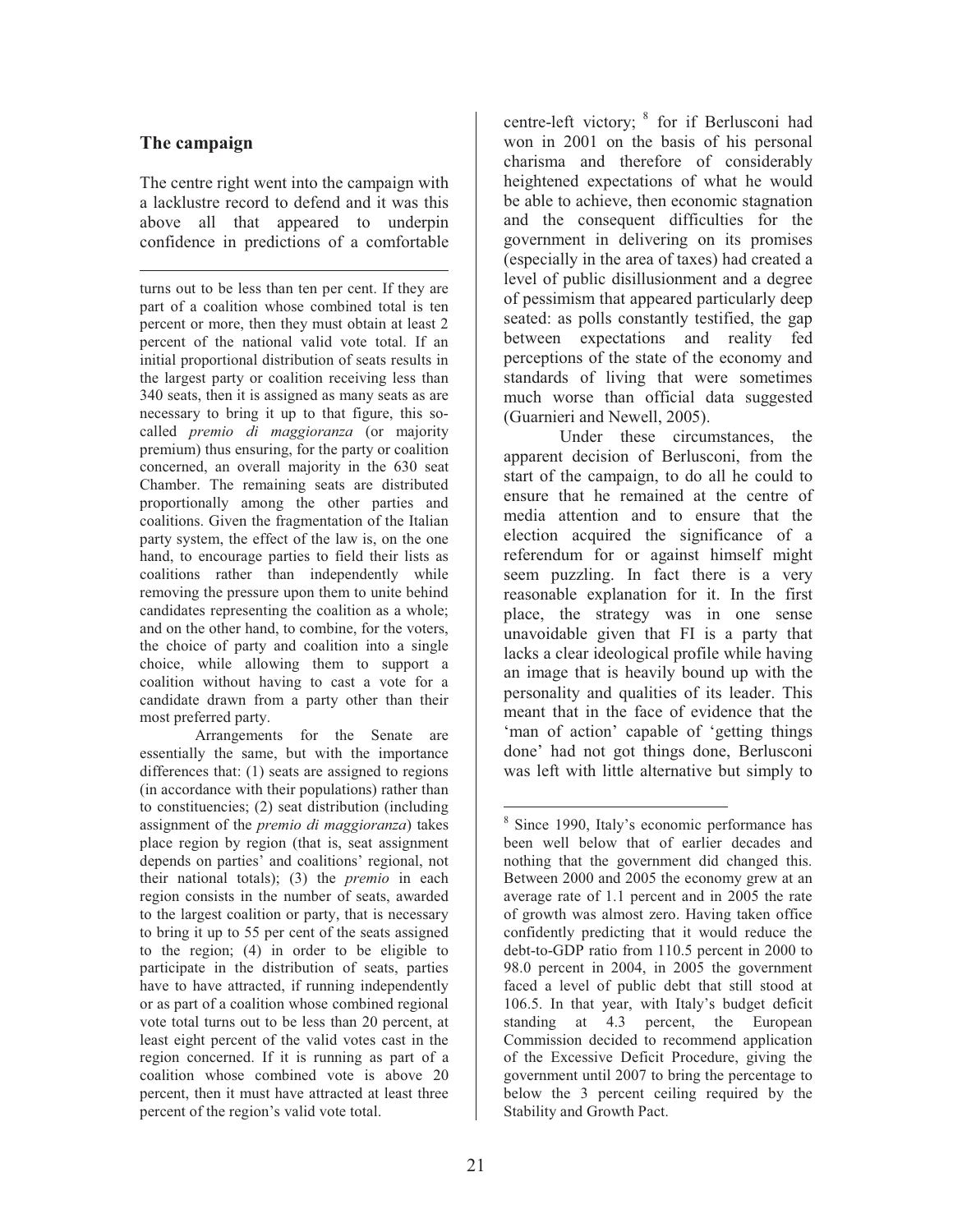deny the evidence, claiming that perceptions of economic stagnation were false impressions put about by 'the usual' commentators working for the left-wing press. Precisely this, however, enabled Berlusconi to turn a necessity into a distinct virtue; for, by insisting on the image of a leader hampered and unjustly attacked from all sides (from the left-wing press to communist inspired judges and occasionally his own allies), the entrepreneur was able to avoid fighting the campaign on his government's record and to assume, instead, the appearance of an *opposition* leader whose dynamic qualities could still deliver much once freed, through reforms introduced in a second term, from the institutional and other shackles of his leftwing tormentors. This in turn enabled him, in the final stages of the campaign, to wrong-foot the centre left.

 Prior to that, the Unione had had good reasons to be optimistic. In the first place, the primary elections held on 16 October – an experiment successfully repeated in Sicily in December and in Milan at the end of January – had done much to reduce the power of accusations that the centre left was necessarily unreliable because it lacked a leader with a party able to impose discipline on the coalition. By demonstrating the sheer weight of the popular support Prodi was able to mobilise the elections considerably raised his stature, and considerably strengthened, at least in the short term, the project for coalition unity that he represents. Second, the centre left had then gone on to publish a 281-page election manifesto which, while the object of some ridicule for its length, was presented as a coalition-wide agreement the very detail of which offered assurances that a centre-left government could remain united. Third, one or two slips notwithstanding, the parties of the Unione did manage to sing from the same hymn sheet most of the time. Particularly noticeable in this regard was the stance adopted by RC whose position furthest to the left on the political spectrum naturally fed expectations that the greatest challenges to coalition unity would come

from this quarter. The unusual 'moderation' of the party's public pronouncements almost certainly had to do with a conscious or unconscious decision to bow to the logic of centripetal competition in light of an awareness that, if the Unione were to win the elections, then the implications of the new electoral law were such that the party could expect to quadruple its parliamentary representation and to be indispensable to the maintenance of a centre-left majority. Finally, if the enforced resignation of two government ministers<sup>9</sup> combined with the histrionic quality of the prime minister's pronouncements to feed the impression of a government increasingly desperate and lacking in credibility, then this enabled the centre left the more effectively to convey the image of a coalition led by a man whose quiet competence offered the opportunity of 'a new start' – '*L'Italia riparte*' was one of the principal campaign slogans – after the economic 'disasters' of the previous five years.

 Unfortunately for the centre left, the fiscal aspects of the new start it was proposing allowed centre-right spokespersons to push it into a corner and keep it on the defensive for the last ten days of the campaign – thus reinforcing the impression of a reversal of governing and opposition roles, with the centre left, not the centre right, being forced to account for its policy choices. The problem was essentially twofold. On the one hand, the centre left's manifesto proposed the reintroduction of inheritance tax for 'large estates' – but without saying what 'large estates' were.

 $\overline{a}$ 9 In February, the Minister for Institutional Reform, the Northern League's Roberto Calderoli, was forced to resign after appearing on television sporting a tee-shirt showing an anti-Islamic cartoon, an incident that provoked violent protests outside the Italian consulate in Bengasi leaving eleven people dead. Less than a month later, in March, the Minister of Health, Francesco Storace, resigned, following suggestions that he may have been involved in spying and hacking activities designed to damage his opponents in the regional election the year before.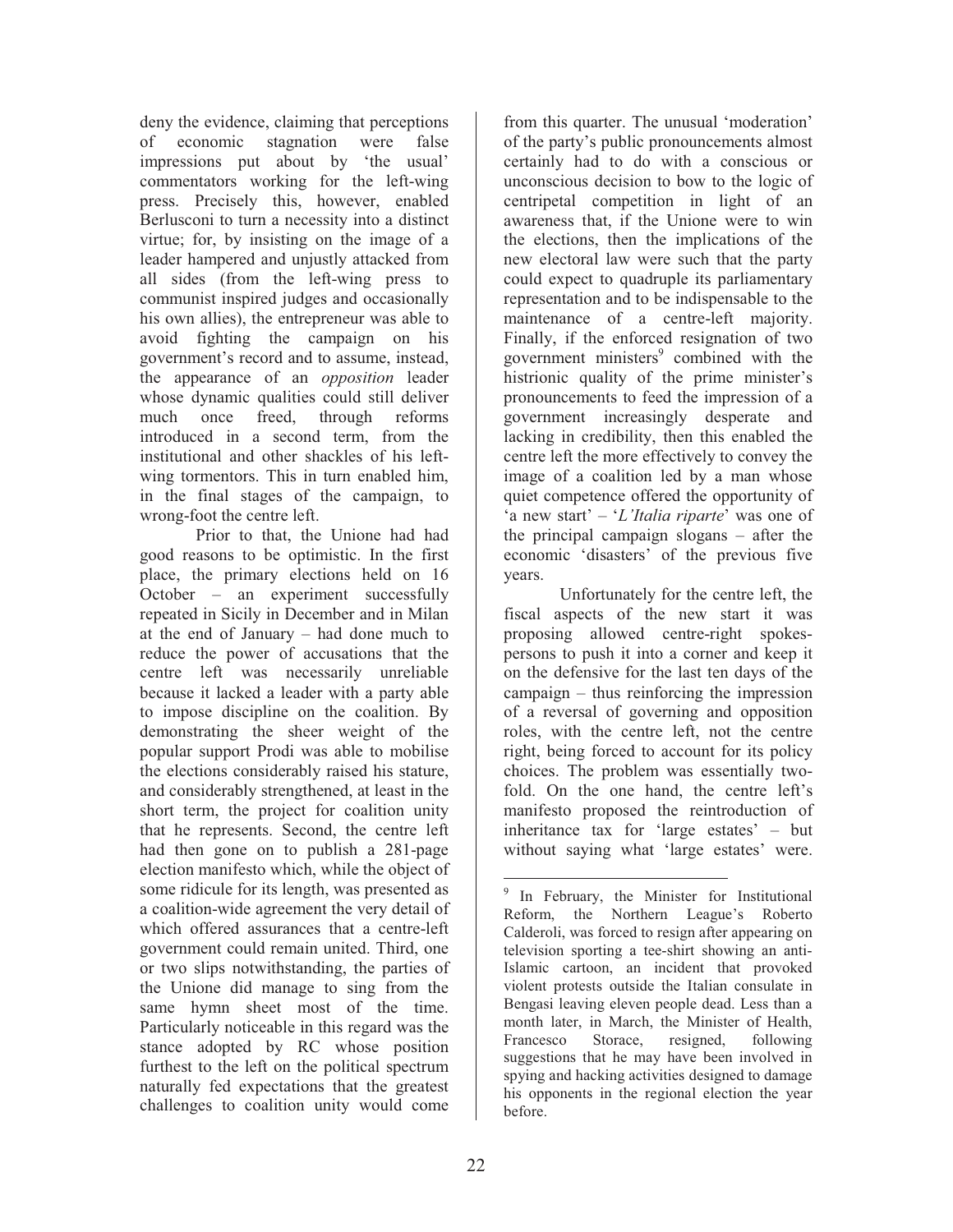The almost inevitable consequence was that interpretations of what these amounted to differed as between the coalition's spokespersons thus fuelling uncertainty about how far down the scale the tax might extend. On the other hand, the centre left proposed to harmonise the tax rates on financial activities by introducing a uniform rate of 20 percent, which would not, however, apply to state bonds already in circulation. Although this apparently left no room for ambiguity, the centre right was able to claim that since the Unione also wanted to reduce by five percent the gap between net salaries and employers' labour costs (the so-called *cuneo fiscale*), the centre left would inevitably be obliged to attack the interests of small savers despite its protestations to the contrary. Finally, at the end of the concluding television debate, when nearness of the vote meant that his allies were in no position publicly to question policy improvisations, Berlusconi made sure that the high tax label thoroughly stuck to his opponents by suddenly announcing his intention of abolishing ICI (*Imposta comunale sugli immobili*), the local property tax, in the event that he was victorious. In the immediate aftermath of the vote, among the hypotheses advanced to account for the unexpected narrowness of the centre left's victory, one of the most widely circulating was the suggestion that through the tax issue above all, Berlusconi was able, in the final days of the campaign, successfully to mobilise, in the centre right's favour, voters that would otherwise have abstained (Augias, 2005; Diamanti, 2005).

## **The vote**

favoured by an increased turnout. However, as the Istituto Cattaneo (2006) pointed out, in 2006 the electorate used to make the calculation did not include those entered in the Register of Italians Resident Abroad – who as a result of the passage of law no. 459/2001 were for the first time given the option of voting in a new, overseas constituency. When the electors making up this constituency are built into the calculation the turnout falls to 81.8 percent (AGIPolitiche2006: 2006).

Distribution of the vote between coalitions: In the case of the Chamber, the 20,515 votes<sup>10</sup> separating the Unione from the Casa delle libertà (Cdl) gave the former the majority premium and, with its deputies elected in the overseas constituency, a majority of 64. In the case of the Senate, the Unione was behind the Cdl by 217,817 votes and 1 seat in the national arena. When the overseas constituency was added, the Unione remained behind by 124,273 votes, but by taking four of the six overseas seats, it ended up with a majority of 2. There was very little change in the proportion of the vote won by each of the two coalitions as compared to  $2001$ .<sup>11</sup> The most noteworthy changes were, rather, ones that took place

 $11$  In the case of the Chamber, for example, when to the centre-left's earlier vote is added that of parties (RC, Lista Bonino, Italia dei Valori) that ran independently in 2001 but as part of the coalition in 2006, and when that total (46.1 percent) is compared with the 2006 total (49.7 per cent) the difference is only 3.6 percent. In the case of the Cdl, when from its earlier vote is subtracted that of the MSFT, which ran independently in 2001 but as part of the coalition in 2006, and when that total (49.6 percent) is compared with the 2006 total (49.7 percent) the difference is almost non-existent.

From a purely descriptive point of view, the most salient features of the election outcome were the following.

Turnout: This rose from 81.4 percent in 2001 to 83.6 in 2006. Widely interpreted as an indicator of the way in which the bitterness of the competition had aroused an unusually high level of interest, the increase also appeared to give credence to claims made by the centre right that it would be

 $10<sup>1</sup>$ The final difference between the two coalitions, confirmed by the Court of Cassation, came to 24,755 votes. The difference between this, and our figure, is to be explained partly by the fact that ours does not take account of the votes cast for candidates in Valle d'Aosta (which, however, does not count for the purposes of award of the majority premium) or of the 2,131 contested, and therefore initially unallocated, votes.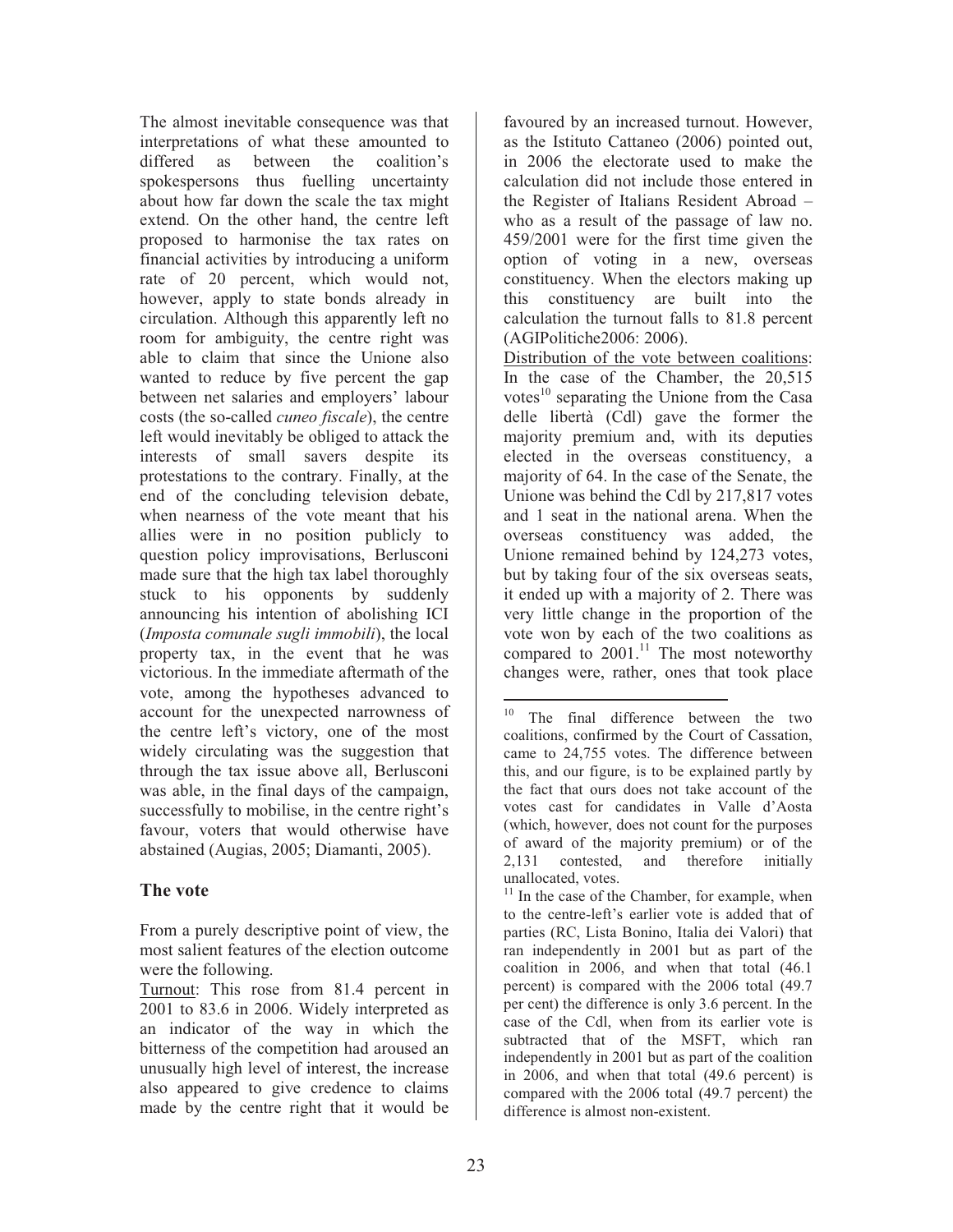within each coalition in terms of changes in the

distribution of the vote between parties. Of these changes, the ones that stand out most are the improved performance of RC, especially in the Senate, and the disappointing performance of the DS which, against expectations, won only 17.2 percent of the vote in the Senate contest. Comparisons were also made in the immediate aftermath between the combined performance of the DS and the Margherita in the Senate contest (27.7 percent) and the performance of their joint, Ulivo, list in the Chamber contest (31.2 percent) to draw the conclusion that the Ulivo had a capacity to attract votes that was greater than the sum of the capacities of its individual components. If true, then comparison with the combined performance of the DS and the Margherita in the 2001 Chamber contest (31.1 percent) suggests that the difference is easily overstated. On the centre right, the 5.8 percent drop in support for FI combined with an improvement of a very similar amount (4.6 percent) in the support for Berlusconi's three principal allies (especially the UDC) to suggest an image of disappointed FI supporters defecting to other centre-right parties.

The geographical distribution of the vote in broad terms reflected established patterns and saw the Cdl prevail in the North, and the Unione in the central 'Red Belt' regions, with neither coalition clearly on top in the South and islands (Figures 1 and 2). What struck commentators most was the clear victory, against expectations, of the centre left in the overseas constituency, $12$  combined with its failure to hang on to regions it had captured from the Cdl in the regional elections a year earlier. Of these,<sup>13</sup> Ligura, Abruzzo and Calabria returned comfortable Unione majorities in both chambers, while Puglia returned a comfortable Cdl majority

(again, in both chambers). What must have been especially disappointing for centre-left leaders were the outcomes in Piemonte and Lazio where, in the Senate contest, the majority premium in each case went to a Cdl that was ahead by just 1.0 and 1.1 percent of the vote respectively.

How are these data to be interpreted and what clues do they give us as to an explanation for the election outcome? Given what we said at the beginning of the paper about the three sets of variables in terms of which election outcomes can be understood, one is initially tempted, in the present case, to give particular emphasis to the specific configurations of party line-ups with which voters were presented in different parts of the country and to attribute a large role to 'chance' factors. Specifically: much was made in the immediate aftermath of Progetto Nord-Est, a small non-aligned party whose 92,000 votes would have been sufficient to deliver the majority premium to the Cdl in the Chamber. However, such reasoning also works the other way around: had Alternativa Sociale and Gianfranco Rotondi's Democrazia Cristiana remained independent of the rest of the centre right in Piemonte and Lazio, as they had been at the 2005 regional elections, then the Unione might just have repeated its wafer-thin victories in those regions – in which case it would have taken the majority premium in both cases and had the more comfortable majority of 14 rather than 2 in the Senate. The problem with such intellectual games is that they are counterfactual – for example, in the absence of any additional information, it makes as much sense to deny the significance of the votes won by Progetto Nord-Est arguing that at least some of its supporters might have defected had it been aligned with the Cdl – and there is no limit to them: had the Cdl not included the MSFT, for example, its vote might have been smaller; but one might equally suggest that it would have been larger had the coalition decided to shun a party as extreme as the MSFT.

 $\overline{a}$  $12$  The centre left had an approximate 10 percent vote lead in both the Chamber and the Senate. 13 In April 2005, the Unione captured Piemonte, Liguria, Abruzzo, Lazio, Puglia and Calabria, previously governed by the centre right.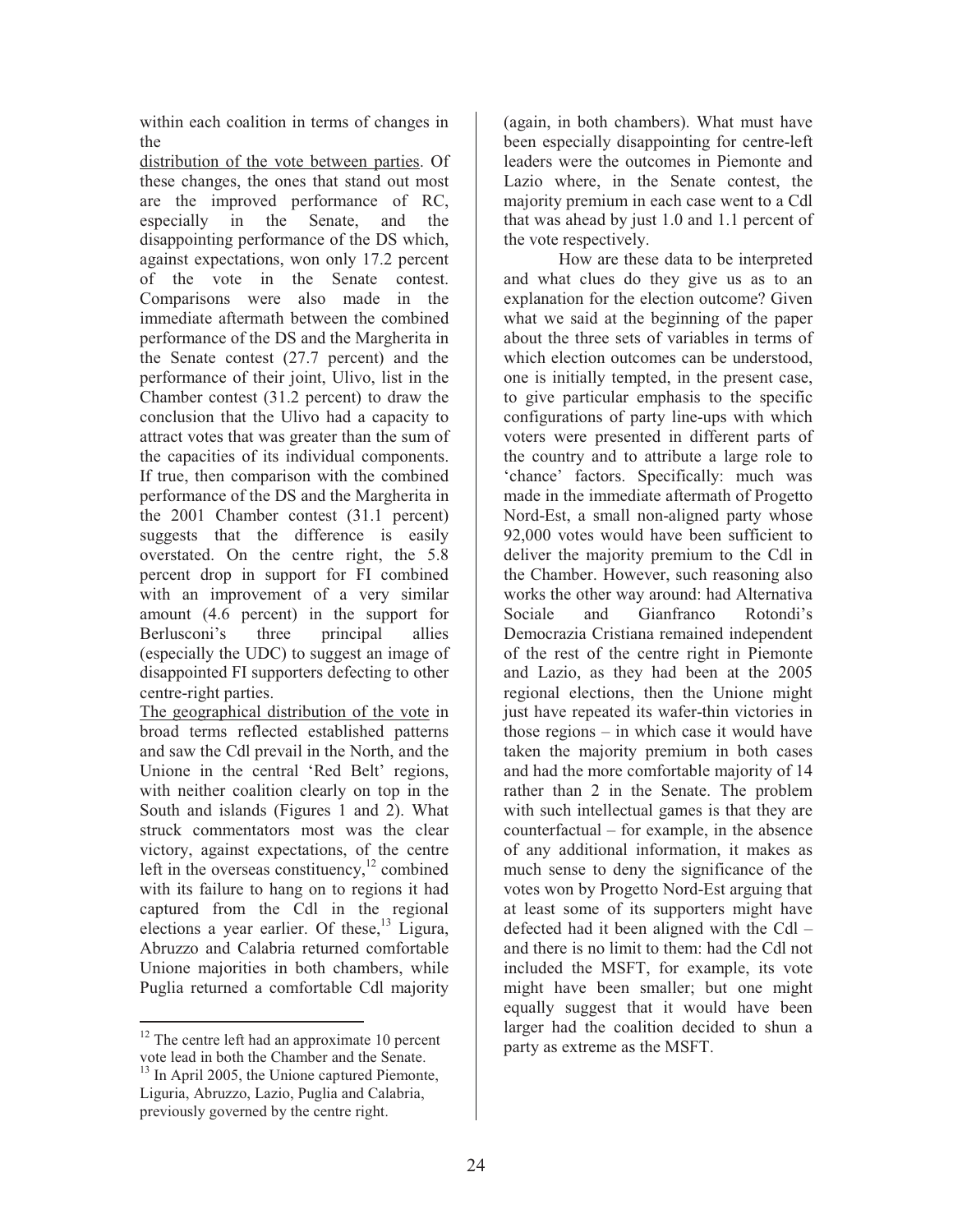**Figure 1 Vote by Geographical Area, Chamber, 2006** 



**Figure 2 Vote by Geographical Area, Senate, 2006** 



*Note*: 'North west' = Piemonte, Liguria, Lombardia 'White belt' = Trentino Alto Adige, Veneto, Friuli Venezia Giulia 'Red belt' = Emilia Romagna, Toscana, Marche, Umbria 'South and islands = Lazio, Abruzzo, Molise, Campania, Puglia, Basilicata, Calabria, Sicilia, Sardegna.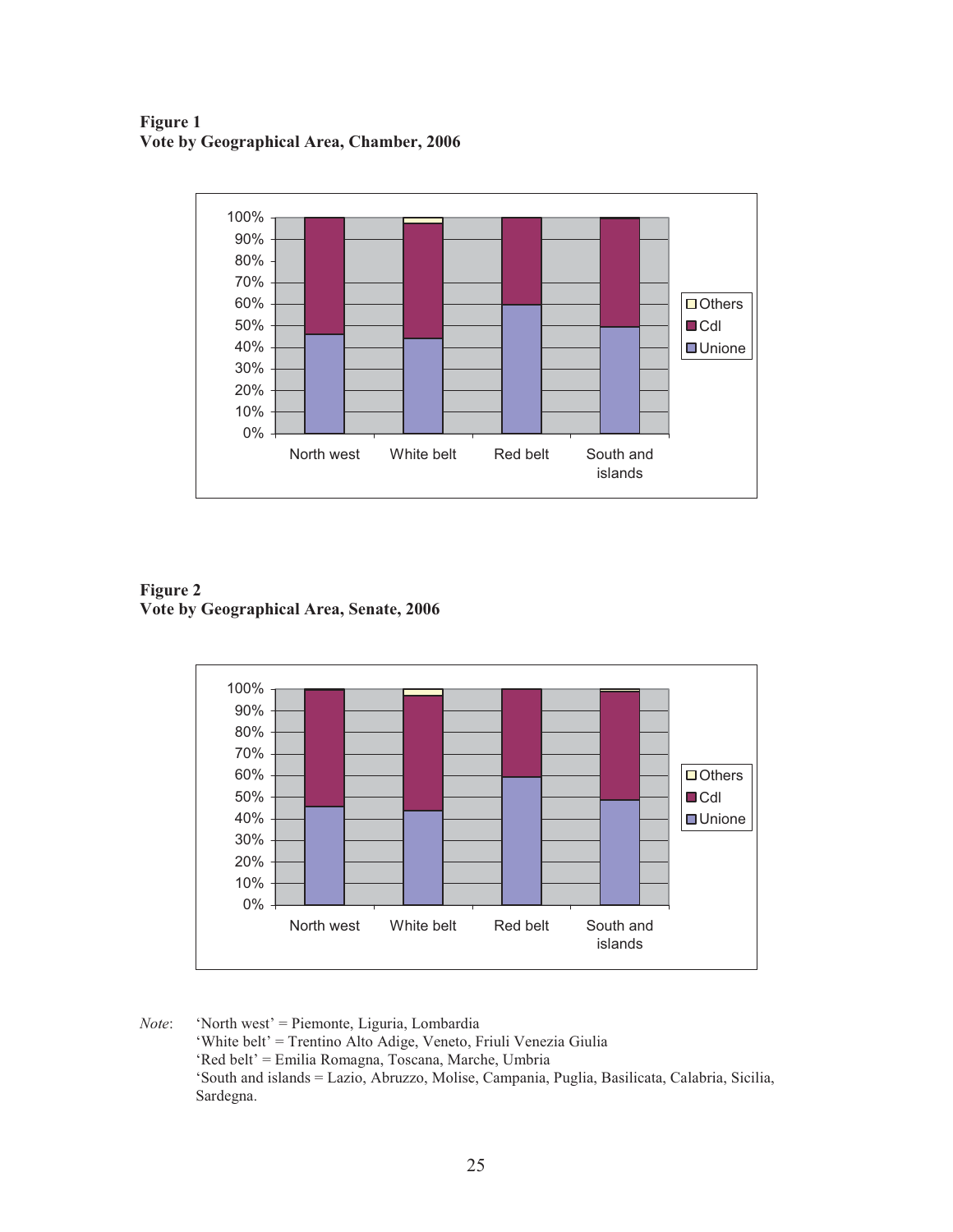Unfortunately, we are not much better placed if, from the party line-ups we shift our attention to the second of the sets of variables in terms of which we said election outcomes could be understood, namely, the social, political and other factors impinging on voters' choices. For example, among these factors one clearly has to include the effects of the parties' campaigns. In the immediate aftermath much was therefore also made of the presumed shortcomings of the centre left's campaign to explain why it had failed to achieve the decisive victory so many were expecting. It was said, for example, that while Berlusconi 'imposed his frantic populism with the aim of dislodging every voter "disillusioned" by the absent miracle', the centre-left's campaign was 'now dull, now affected'; that while Berlusconi's messages were 'all inspired by individual wealth, houses, cars, mobile phones', Prodi 'condemned the elimination of the primary surplus, an entity impossible to grasp'; that while Berlusconi 'was highly effective in describing and promising private satisfactions', Prodi responded 'by appealing to competence, having recourse to the need to unite a country divided by five-years of centre-right government' (Berselli, 2006: 32-8). The problem with this is that it is pure conjecture: had Prodi achieved his convincing victory, then it would have been said that he had done so because while Berlusconi's frantic populism failed to convince voters disillusioned by the absent miracle, Prodi's campaign was sober and highly effective in appealing to governing competence.

Unfortunately, until good survey data becomes available, answers to 'why' questions about the outcome cannot be much more than more or less well informed speculation based on the little evidence that is available. I offer the following interpretation. In the first place, we need to ask the right question. That is, the question should not be, 'Why did the centre left fail to do as well as expected/the centre right do better than expected?' as this assumes that the pre-election poll results, which appear to have been at variance with reality, can

instead be taken as an accurate benchmark against which to measure performance, shifting the focus and burden of explanation away from the technical problems associated with polling to supposed anomalies in the objective behaviour of parties and/or voters. That there has long been reason to be doubtful of the polling evidence would have been clear prior to the election had observers reflected on the fact that the discrepancy between the coalitions' poll ratings and their actual performance is not new but longstanding. For example, with just one exception, the opinion poll reports on the site, 'Il termometro politico', at http://brunik.altervista.org/index.html put the centre left ahead by some five percent throughout the year 2004. The one exception was the report giving the actual results of the European Parliament election, where the distribution of the vote between the centre left and the centre right (46.1 percent to 45.4 percent) was similar to and every bit as close as the result for the 2006 election.<sup>14</sup>

No, the correct question is 'Why did the centre left win?', the correct benchmark its performances at previous general elections. These show that at the elections of 1994, 1996 and 2001, the centre left trailed the centre right, in the latter case narrowly (see Table 3). This year, the centre left scored a narrow victory to take it from a position just behind the centre right in the Chamber plurality arena in 2001 (with 43.7 percent to the centre right's 45.5) to a position just ahead of it in 2006 (with 49.6 percent to 48.5). In order to furnish an explanation, we need to know where the two

 $\overline{a}$  $14$  It is for this reason (as well as the fact that opinion polls and exit polls told the same story) that, while I am reasonably persuaded by the hypothesis according to which some centre-right supporters are unable or unwilling to reveal their true sympathies (Natale, 2006), I am somewhat less persuaded by the hypothesis according to which the poll results were largely accurate and that there was a significant shift of support in favour of the centre right in the final stages of the campaign that was not publicly registered because of the ban on publishing poll findings after 24 March (Jampaglia, 2006).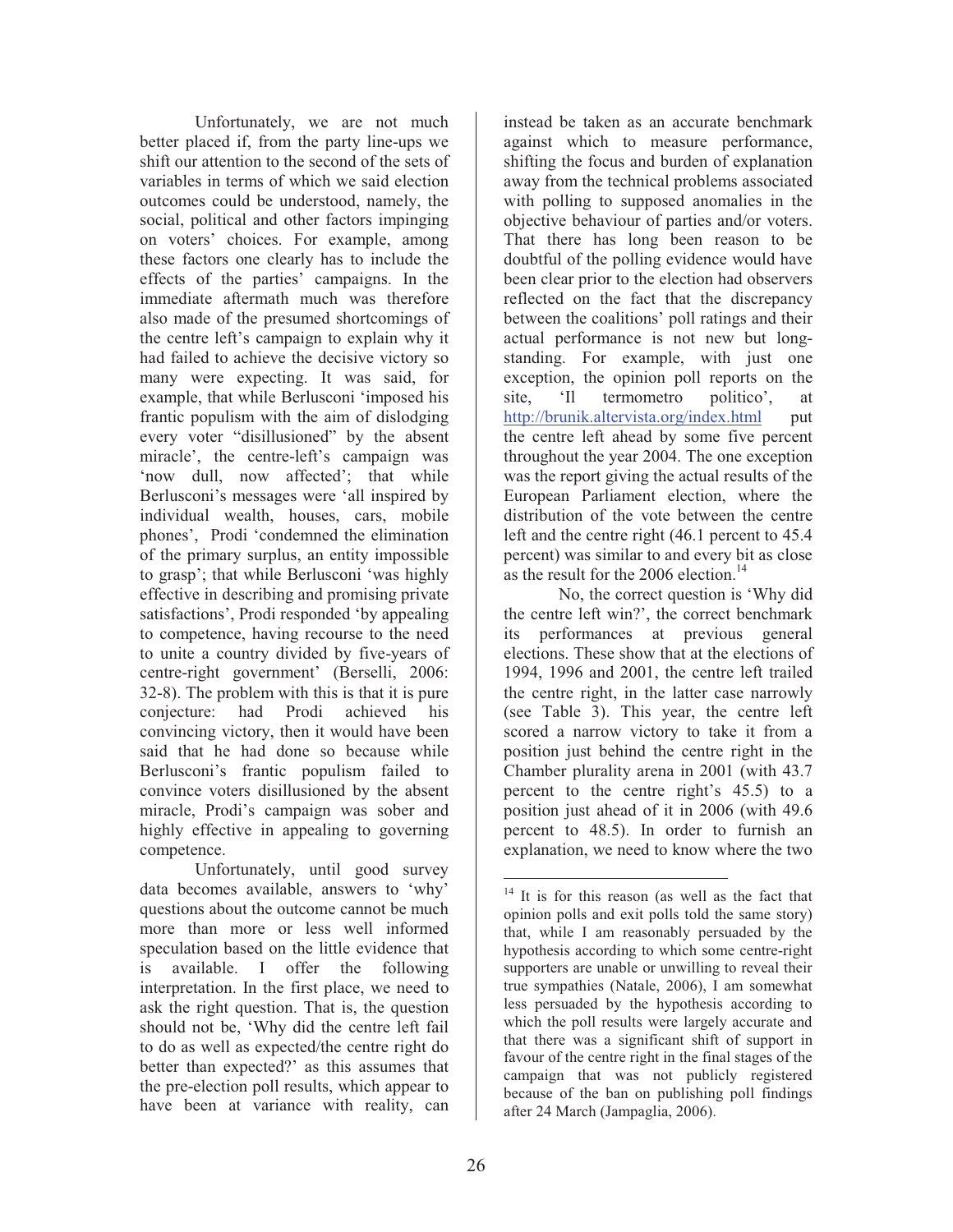coalitions' votes came from. This information is provided by data drawn from the 2001 Itanes survey and a 2006 Swg survey and shown in Table 4. The picture that emerges from the figures is that the shifts that took place in 2006 were of an entity similar to the corresponding shifts that took place in 2001, but that they took place *in the opposite direction*:

As in 2001, very few of those who had voted for one of the two coalitions at the earlier contest switched to the other and what switches there were, were largely selfcancelling – *but this time the net flow was from centre right to centre left*.

In 2001, the centre right was more successful than the centre left in winning the support of those who, at the previous contest had supported 'third forces' or been too young to vote – *but this time the centre left was more successful than the centre right*.

In 2001, the centre right was more successful than the centre left in winning the support of those who had abstained at the earlier contest and it remained more successful, *though to a lesser degree in 2006 when, unlike in 2001, it also lost more of its previous supporters to abstention than did the centre left*.

I therefore think that the most plausible explanation for the election outcome is simply that voters were disillusioned with the promise of an economic miracle that never came and that they voted against Berlusconi as a consequence. The shifts were never going to be dramatic because, if by far the largest pool of voters at any election consists of supporters of one or the other of the two coalitions, then very few *ever* switch between them, and voters who want to 'punish' Berlusconi appear to do so by switching to one of his allies: the information we have available is consistent with the suggestion that 2006 was quite in line with previous contests in this respect. It may be that Berlusconi was able to mount a partial come back as a result of the tax issue in the final stages of the campaign, but the information we have available does not throw any light on this. What the data does

tell us is that besides being more successful at retaining its existing supporters, the centre left was more successful in the relatively small pool consisting of those who had failed to support either coalition or had been two young to vote on the previous occasion. Thus a modest victory is what one would expect. And the most parsimonious explanation for it is that after the experience of five years of centre right government, voters were on balance more convinced by the offering of the centre left.

The attempts that have been made to dramatise the narrowness of the centre left's victory stem essentially from its possible consequences – but the dramatic nature of the potential consequences should not be allowed to mask the reality of what actually happened. True, the centre left has a majority of just 2 in the Senate – but it might easily have had a majority of 14 (in which case no one would have got excited) and both the 1994-96 and the 1996-2001 legislatures saw very small majorities in one or the other of the chambers. The image of a country 'split down the middle' must also be taken with a pinch of salt: the country *is* split, but the two coalitions were closely matched well *before* 2006 when the salience of the division was heightened as the result of an electoral law that significantly reduced the vote for 'third' forces by pushing these to line up on one side or the other.

## **The aftermath**

As W. I. Thomas (1923), famously remarked, 'a situation defined as real is real in its consequences', and in the immediate aftermath of the campaign the belief that the election had bequeathed a country divided into two provided the basis for a series of political skirmishes whose common denominator was a denial of the legitimacy of the centre-left's victory. In the first place, it was immediately apparent that if Berlusconi had lost the contest numerically, then he had not been defeated politically. On the contrary: the fact that he had been expected to lose by a wide margin and had instead apparently staged a dramatic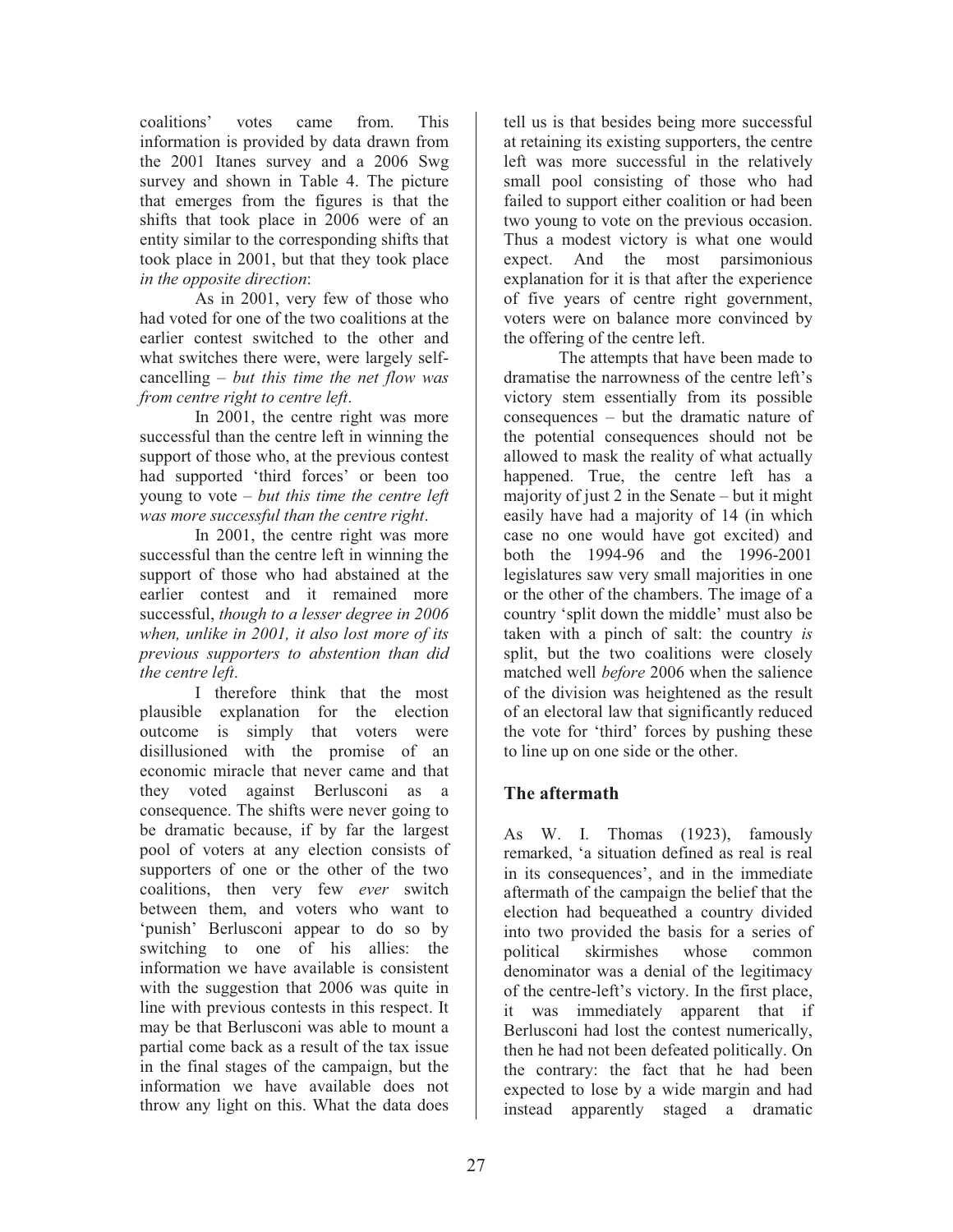## **Table 3 Chamber of Deputies election results, 1994 – 2001**

|      | Majoritarian arena                  |                        |                                     |                        |           |            |  |  |
|------|-------------------------------------|------------------------|-------------------------------------|------------------------|-----------|------------|--|--|
|      | N votes                             | $\frac{0}{0}$<br>votes | N votes                             | $\frac{0}{0}$<br>votes | N votes   | $\%$ votes |  |  |
|      | Centre left                         |                        | Centre right                        |                        | Others    |            |  |  |
| 1994 | 12,614,738                          | 32.8                   | 15,179,764 Polo<br>2,561,546 AN     | 39.4<br>6.7            | 8,148,110 | 21.1       |  |  |
| 1996 | 15,729,124 Ulivo<br>1,000,244 Prog. | 42.2<br>2.7            | 15,028,275 Polo<br>4,038,511 League | 40.3<br>10.8           | 1,508,969 | 4.0        |  |  |
| 2001 | 16,284,443                          | 43.7                   | 16,936,038                          | 45.5                   | 4,004,342 | 10.8       |  |  |
|      | Proportional arena                  |                        |                                     |                        |           |            |  |  |
|      | Centre left                         |                        | Centre right                        |                        | Others    |            |  |  |
| 1994 | 13,298,244                          | 34.3                   | 17,944,799                          | 46.4                   | 7,474,000 | 19.3       |  |  |
| 1996 | 13,017,475                          | 34.7                   | 19,775,087                          | 52.7                   | 4,696,765 | 12.5       |  |  |
| 2001 | 12,976,189                          | 35.0                   | 18,433,911                          | 49.7                   | 5,673,061 | 15.3       |  |  |

## **Table 4 Vote flows 1996 – 2001 (Chamber Plurality Arena) and 2001 – 2006**

| Column percent      | <i>Vote in 1996</i> |        |       |             |       |  |
|---------------------|---------------------|--------|-------|-------------|-------|--|
|                     | Centre              | Centre | Other | Abstention/ | Too   |  |
| <i>Vote in 2001</i> | right               | left   |       | blank       | young |  |
|                     |                     |        |       | ballot      |       |  |
| Centre right        | 84.7                | 9.0    | 40.4  | 29.3        | 34.2  |  |
| Centre left         | 4.9                 | 80.7   | 17.3  | 15.3        | 27.6  |  |
| Other               | 1.5                 | 1.4    | 28.8  | 1.3         | 4.8   |  |
| Abstention/blank    | 9.0                 | 8.8    | 13.5  | 54.1        | 33.4  |  |
| ballot              |                     |        |       |             |       |  |
|                     |                     |        |       |             |       |  |
| Column percent      | Vote in 2001        |        |       |             |       |  |
|                     | Centre              | Centre | Other | Abstention  | Too   |  |
| <i>Vote in 2006</i> | right               | left   |       |             | young |  |
| Centre right        | 77.2                | 7.2    | 32.0  | 26.9        | 34.6  |  |
| Centre left         | 8.1                 | 80.7   | 40.5  | 25.6        | 42.1  |  |
| Abstention          | 14.4                | 11.8   | 25.4  | 47.3        | 23.3  |  |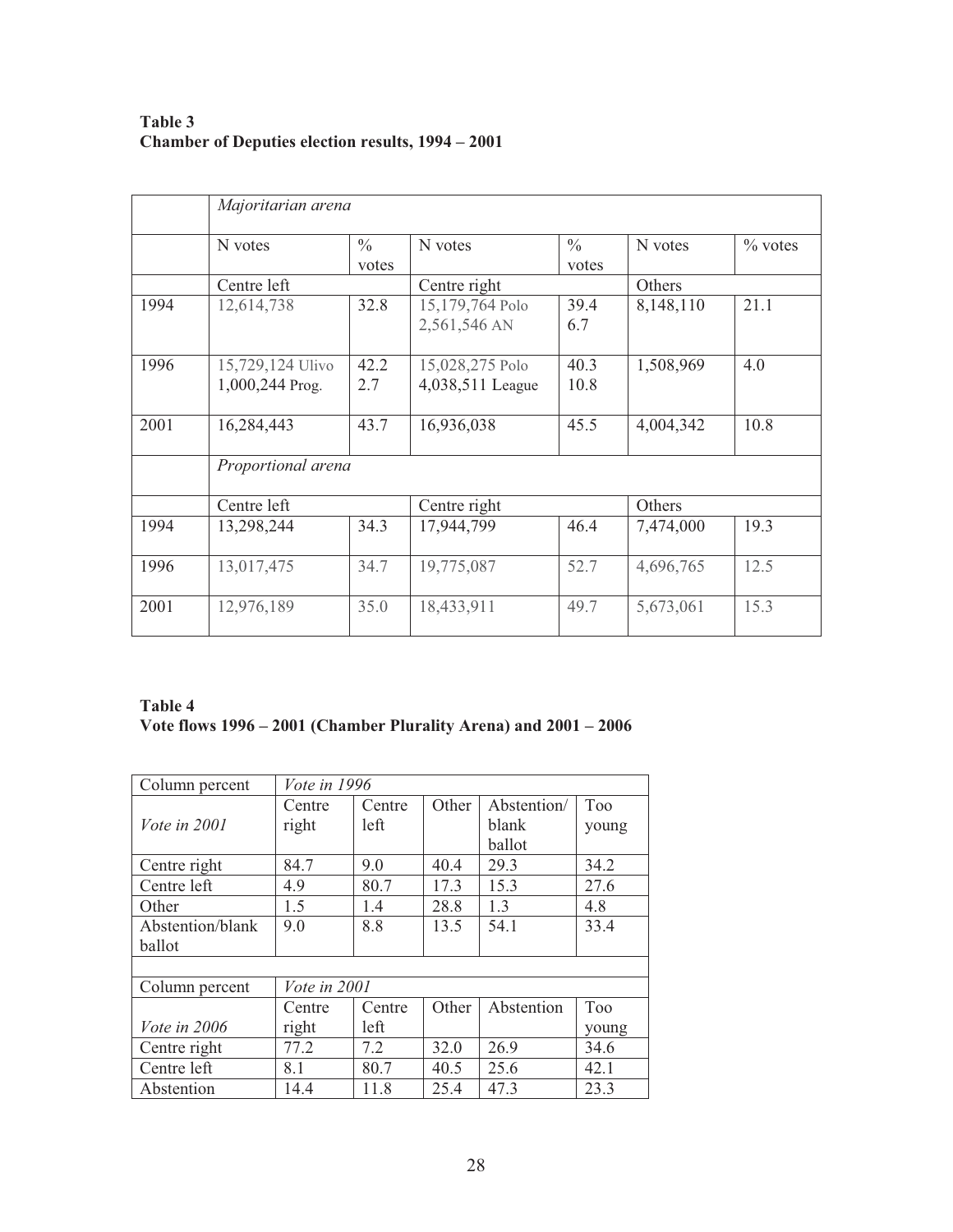comeback to bring his coalition within a handful of votes of victory meant that, despite the heavy loses suffered by FI, his position as leader of the centre right was strengthened. This gave the coalition the compactness required to enable Berlusconi and its other spokespersons to launch an allout attack on the new government-inwaiting. In the first place it made a series of insinuations about presumed irregularities – eventually revealed to be without foundation – in the way the votes had been counted, suggesting that their correction would be sufficient to overturn the result in its favour. Second, and somewhat incongruously in view of the insinuation that victory belonged to it and not the centre left, it argued that the closeness of the result implied that a future government could not be legitimate unless it took the form of a grand coalition on the German model. If this was to obscure the obvious differences between the German and Italian cases (in the former, there was no single entity able to command a majority of seats, in the latter there was) it served the political purpose of keeping the centre left under pressure and presaged a future in which the new government could expect its measures to be constantly denounced as illegitimate on the grounds that it itself had the backing of only half the country. The approach was one that was in keeping with the anti-political attitudes – emphasising the importance of 'the people' and intolerant of established political conventions and of institutional limitations on the use of power – that many on the centre right, and especially Berlusconi himself, represent. Under this kind of pressure, two alternative responses on the part of a future centre-left government could be envisaged: either it would succumb to opposition attempts to exploit the divisions in its ranks and therefore fail to last for any length of time, or it might find that the very precariousness of its position was, paradoxically, its strength, giving it a degree of cohesion it might otherwise not have had. At the time of writing (the week following the election) it is not possible to know which of these two scenarios, or something in between, will be

closest to the truth, early indications pointing in both directions.

On the one hand, it looked as though the prospects for the talked-about merger of the DS and the Margherita in a Partito Democratico – the successor to the Federation project, which Prodi considered essential to cohesive government – had been improved by the election outcome. The reason is that the 'added value' of the two parties' joint, Ulivo, list argued in favour of the view that it had been essential to the coalition's victory in the Chamber, and suggested that it was essential to balance the coalition's 'extremes': in the Chamber contest, so the reasoning went, some of RC's voters had been prepared to reinforce Prodi and the entire coalition by voting for the Ulivo; in the Senate contest, where the Ulivo symbol had not been present, they had voted for their own party (which had done exceptionally well). Second, it looked as if many if not all of the leaders of the coalition's parties would join the new government or assume positions close to government (as in the case of the presidency of the Chamber of Deputies for which Fausto Bertinotti was being widely tipped). In this it looked as though Prodi was imitating Berlusconi five years earlier in a move that was unusual for post-war Italy but that could be expected to increase the stability of the administration (Newell and Partridge, 2002). That is, by including the party leaders in his cabinet, Prodi would bind the prospects of any one of the parties individually closely to the success or otherwise of the government as a whole, in the process strengthening his own hand *visà-vis* the parties and that of the executive *vis-à-vis* Parliament.

 On the other hand, there were also signs that the Partito Democratico might have considerable difficulties in taking off. If a first step towards its creation had by common consent always been recognised to lie in the creation of unified groups in the two chambers after the election, then for supporters of the project, the voices that began suggesting that Parliament's standing orders would delay their formation had to be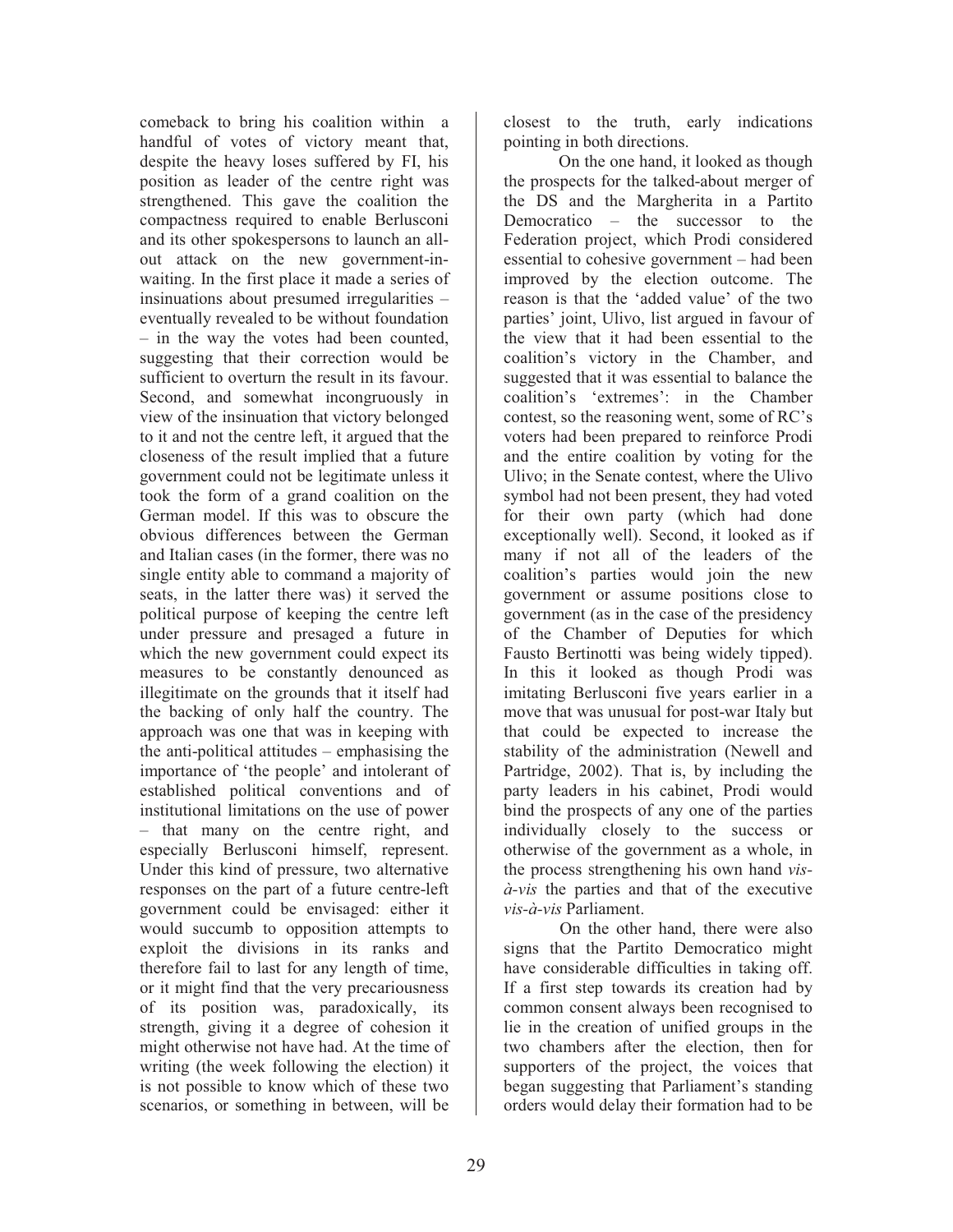considered worrying.<sup>15</sup> Similarly worrying had to be considered the suggestions of some within the DS that the project should be delayed on the grounds that far from balancing the 'extreme left' the project would increase its vote (De Marchis, 2006a: 10). And its chances of success have to be considered much less than even in any event simply because of the fundamental ideological incompatibilities of the two parties involved (the one having roots in the communist tradition, the other in Catholicism) and because of the potential losers from the project in both parties (Dilmore, 2005; Newell, 2006). Second, the new government will take office at a time of considerable economic difficulties, the pressures to reduce the budget deficit and the level of public debt bequeathed by its predecessors leaving it very little room for popular public spending measures. Some were therefore prepared to argue that the most likely scenario was that of a government diligently delivering austerity measures and thereby paving the way for defeat at the next election by a right-wing coalition once again enjoying all the conditions necessary to allow it to raise levels of public spending and reduce taxes (D'Eramo, 2006). Under pressure to accept labour-market and welfare reforms, supposedly essential to the recovery of international competitiveness, the position of RC is likely to be particularly uncomfortable, entrapped as it is between a government whose survival depends on it, and the aspirations of its working-class supporters. The party was already coming under heavy pressure from its allies, few of whom appear to have much interest in the egalitarian causes it seeks to defend, as soon as the election result was known.

The 2006 election was a classic case of the 'social construction of reality' in the sense that the meanings political actors ascribed to the parties' and voters' behaviour – and therefore the very real consequences of the election outcome – owed less to what parties and voters *actually* did than to preconceptions of what they were *expected* to do. Quite unrealistically on the basis of previous trends, Prodi was expected to defeat Berlusconi by a large margin, so that when, sure enough, the margin instead turned out to be modest, it was the *centre left* that was deemed to have failed, *Berlusconi* the one deemed to have been the political, if not numerical, victor – with the consequence that the entrepreneur's position has been *objectively* strengthened beyond what would otherwise have been the case. The idea that the centre left lost votes because it ran an ineffective campaign is sheer conjecture, yet one whose repetition must objectively weaken it in the election's aftermath. But the most exquisite example of the social construction of reality comes with the image of a country 'split down the middle'. Little more than the straightforward, and to-be-expected consequence of an electoral law that creates very strong disincentives for 'third force' candidates, it is nevertheless an enormously powerful image. In a bipolar system it is hardly reasonable to expect voters to be split *other* than in two ways. Nor is it reasonable to suggest that a country that divides its votes in the proportions 50.1 to 49.9 is any *more* split than a country that divides 48 to 52, say (D'Eramo, 2006). The problem is that the belief is likely to have real consequences and to be particularly insidious for the new government. The 2006 election offers a very good example in support of the point that political scientists, pollsters and other observers are part of the world they seek to study, so that the idea that they can adopt a position of value neutrality and study it in a way that is without political consequences is simply false. 'Neutrality' is itself a political

 $\overline{a}$ <sup>15</sup> In essence, it was suggested that a unified group would risk the loss of the coalition's majority in the Senate's commissions and a reduction in funding of €32,000 per month (De Marchis, 2006: 7).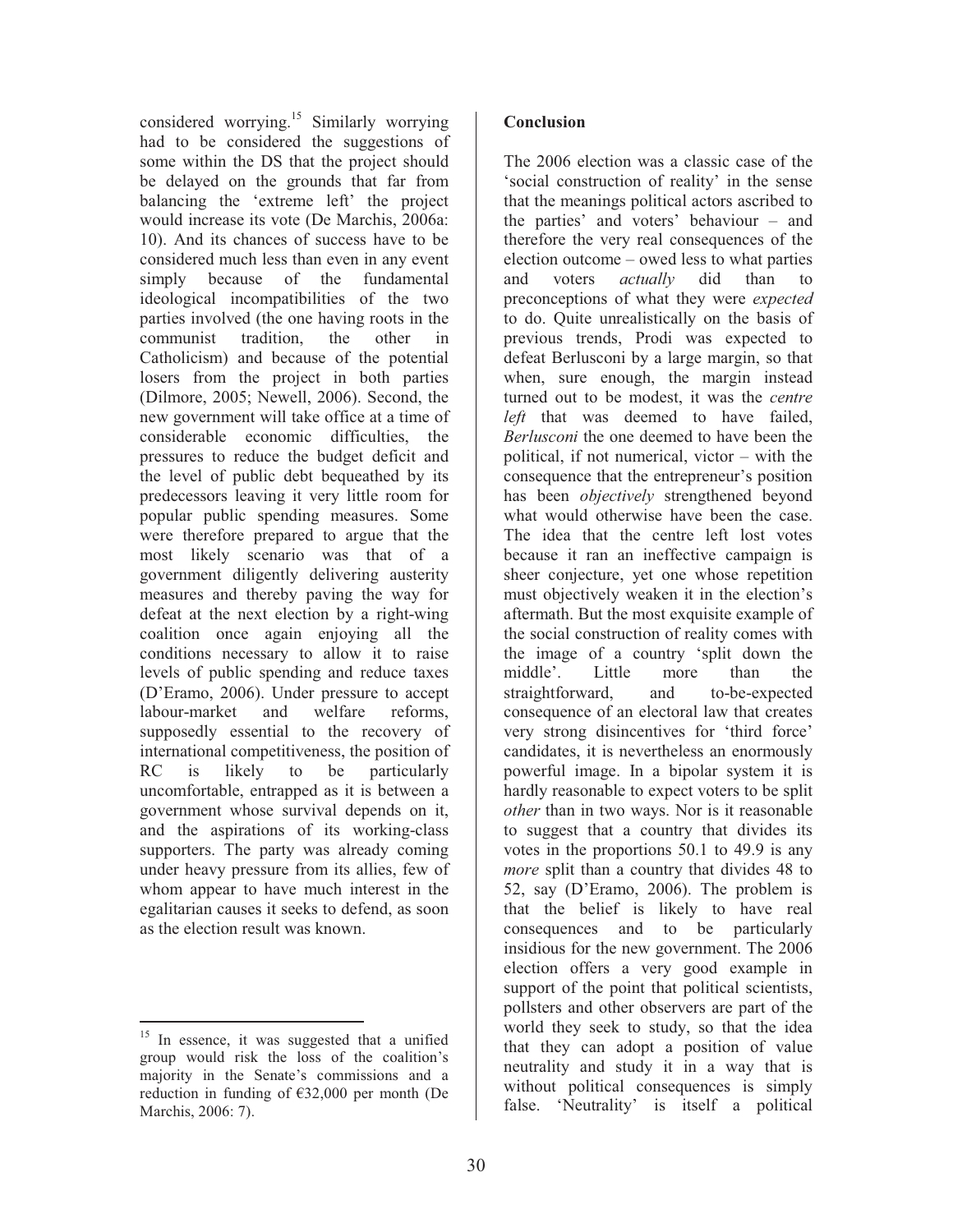position, theory construction itself a political activity. It does not seem unreasonable to suggest that the prospects for the new

government will be enhanced if this point is taken to heart.

#### **References**

AGIPolitiche2006 (2006), 'Voto: Istituto Cattaneo, Fittizio Aumento della Partecipazione', http://www.agi.it/politiche2006/rubriche/le-news/20060411-rub/20060411-pol-r012807-art.html Augias, Corrado (2006), 'Bocciati gli esperti in sondaggi ed exit poll', *la Repubblica*, 12 April, p.12.

Berselli, Edmondo (2006), 'Operazione Unione', *l'Espresso*, no. 15, 20 April, pp.32-38.

De Marchis (2006a) 'Ds, si apre la partita sul vertice'*, la Repubblica*, 12 April, p.10.

De Marchis (2006b), 'Frenata sul gruppo unico dell'Ulivo, a rischio soldi e posti nelle commissioni', *la Repubblica*, 13 April, pp.6-7.

D'Eramo, Marco (2006), 'Maledetto popolo', *il Manifesto*, 18 April, http://www.ilmanifesto.it /Quotidiano-archivio/18-Aprile-2006/

Diamanti, Ilvo (2006), 'Il falso mito del Nord', *la Repubblica*, 16 April, pp.1, 28.

Dilmore, Norberto (2005), 'Fragili e stabili: Le alleanze nel sistema politico italiano', *il Mulino*, no. 2, pp.239-249.

Guarnieri, Carlo and James L. Newell (2005) 'Introduction', pp.29-46 in Carlo Guarnieri and James L. Newell (eds), *Italian Politics: Quo Vadis?*, New York: Berhghan.

Istituto Cattaneo (2006), 'Elezioni politiche 2006 – L'affluenza alle urne non è cresciuta', http://www.istcattaneo.org/pubblicazioni/analisi/pdf/Analisi\_Cattaneo\_Affluenza\_2006\_(13\_april e\_2006).pdf

Jampaglia, Claudio (2006), 'Intervista al più affidabile tra i maghi dei numeri della politica, prof di metodologia della ricerca sociologica', *Liberazione*, 14 April, http://brunik.altervista.org /20060415121751.html

Mastropaolo, Alfio (2005), *La mucca pazza della democrazia: Nuove destre, populismo, antipolitica*, Turin: Bollati Boringhieri.

Natale, Paolo (2006), 'Sondaggi, dall'altare alla polvere e vice versa', *Europa*, 12 April, http://brunik.altervista.org/20060415123805.html

Newell, James L. (2006), 'Two coalitions in search of a victory: the *Cdl,* the *Unione* and their electoral prospects', paper presented to the ASMI and The American University of Rome conference on the Italian Elections, American University of Rome, 24-25 March.

Newell, James L. and Hilary Partridge (2002), 'Conclusion', pp. 238-44 in: James L. Newell (ed.), *The Italian General Election of 2001: Berlusconi's Victory*, Manchester: Manchester University Press.

Rémond, René (1999), *La Secolarizzazione: Religione e Società nell'Europa Contemporanea*, trans Michele Sampaolo, Rome and Bari: Laterza.

Thomas, W.I. (1923), *The Unadjusted Girl*, Boston: Little, Brown, and Co.

*Sources:* 

Table 1: *laRepubblica* http://www.repubblica.it/speciale/2006/elezioni/camera/index.html Table 2*: la Repubblica* http://www.repubblica.it/speciale/2006/elezioni/senato/index.html and http://www.repubblica.it/speciale/elezioni2001/senato.html

Figure 1: own elaboration of data drawn from

http://www.repubblica.it/speciale/2006/elezioni/camera/index.html?ref=hppro Figure 2: own elaboration of data drawn from